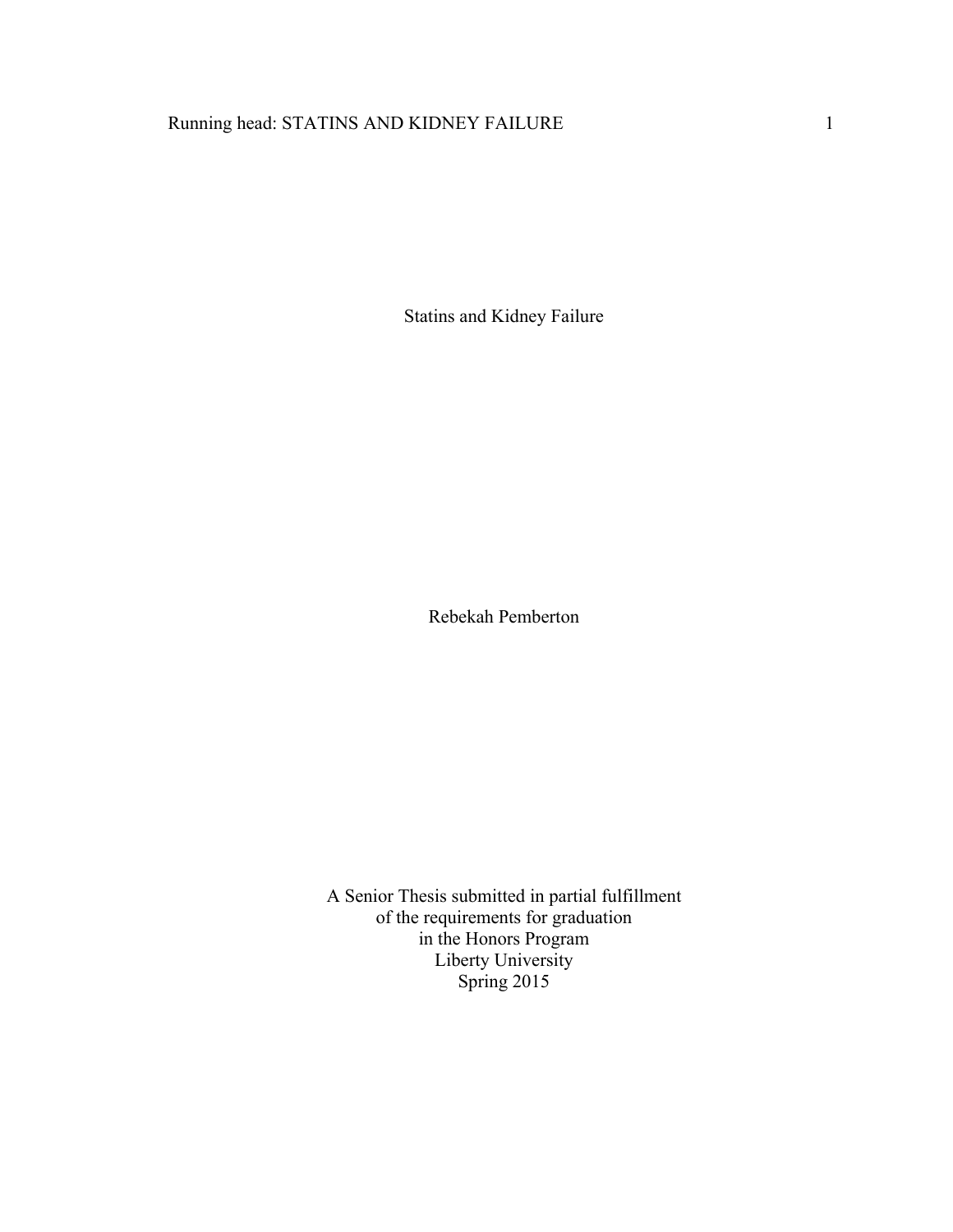Acceptance of Senior Honors Thesis

This Senior Honors Thesis is accepted in partial fulfillment of the requirements for graduation from the Honors Program of Liberty University.

> Lynne Sanders, Ed.D, MSN, RN, CNE Thesis Chair

 $\mathcal{L}_\text{max}$ 

Kathryn Miller, MSN, CNE Committee Member

 $\mathcal{L}_\text{max}$  , and the set of the set of the set of the set of the set of the set of the set of the set of the set of the set of the set of the set of the set of the set of the set of the set of the set of the set of the

Carl Curtis, Ph.D. Committee Member

 $\mathcal{L}_\text{max}$  , and the set of the set of the set of the set of the set of the set of the set of the set of the set of the set of the set of the set of the set of the set of the set of the set of the set of the set of the

Marilyn Gadomski, Ph.D. Assistant Honors Director

 $\mathcal{L}_\text{max}$  , and the set of the set of the set of the set of the set of the set of the set of the set of the set of the set of the set of the set of the set of the set of the set of the set of the set of the set of the

 $\mathcal{L}_\text{max}$  , and the set of the set of the set of the set of the set of the set of the set of the set of the set of the set of the set of the set of the set of the set of the set of the set of the set of the set of the Date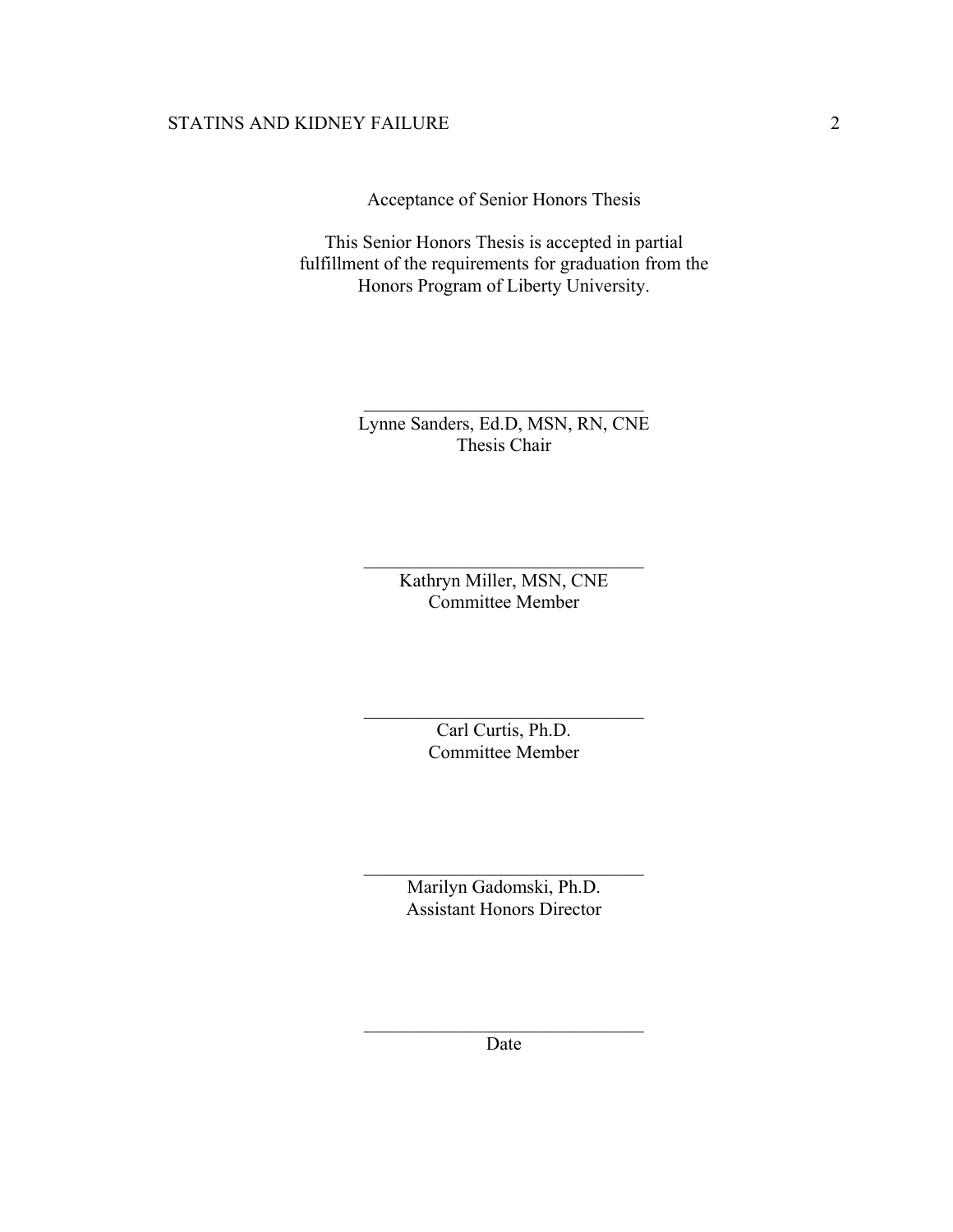#### Abstract

Use of the HMG-CoA Reductase Inhibitors, also known as statins, in patients with renal dysfunction is laden with controversy. Studies on statin use in renal patients have given varying reports. Some research has indicated that these medications may exacerbate existing renal dysfunction and induce further progression of renal disease. Furthermore, some researchers have suggested statins may actually cause some cases of renal dysfunction through the effects of rhabdomyolysis, acute interstitial nephritis, or necrotizing immune-mediated myopathy, while other researchers have asserted that the statins can have nephroprotective effects. The use of statins is believed to be ineffective in patients who are already in end-stage renal failure, but the research varies on this point, as well. There is currently a lack of researched knowledge regarding the safety and efficacy of HMG-CoA Reductase Inhibitors in patients with renal dysfunction, as well as the potential causative link between these medications and renal dysfunction.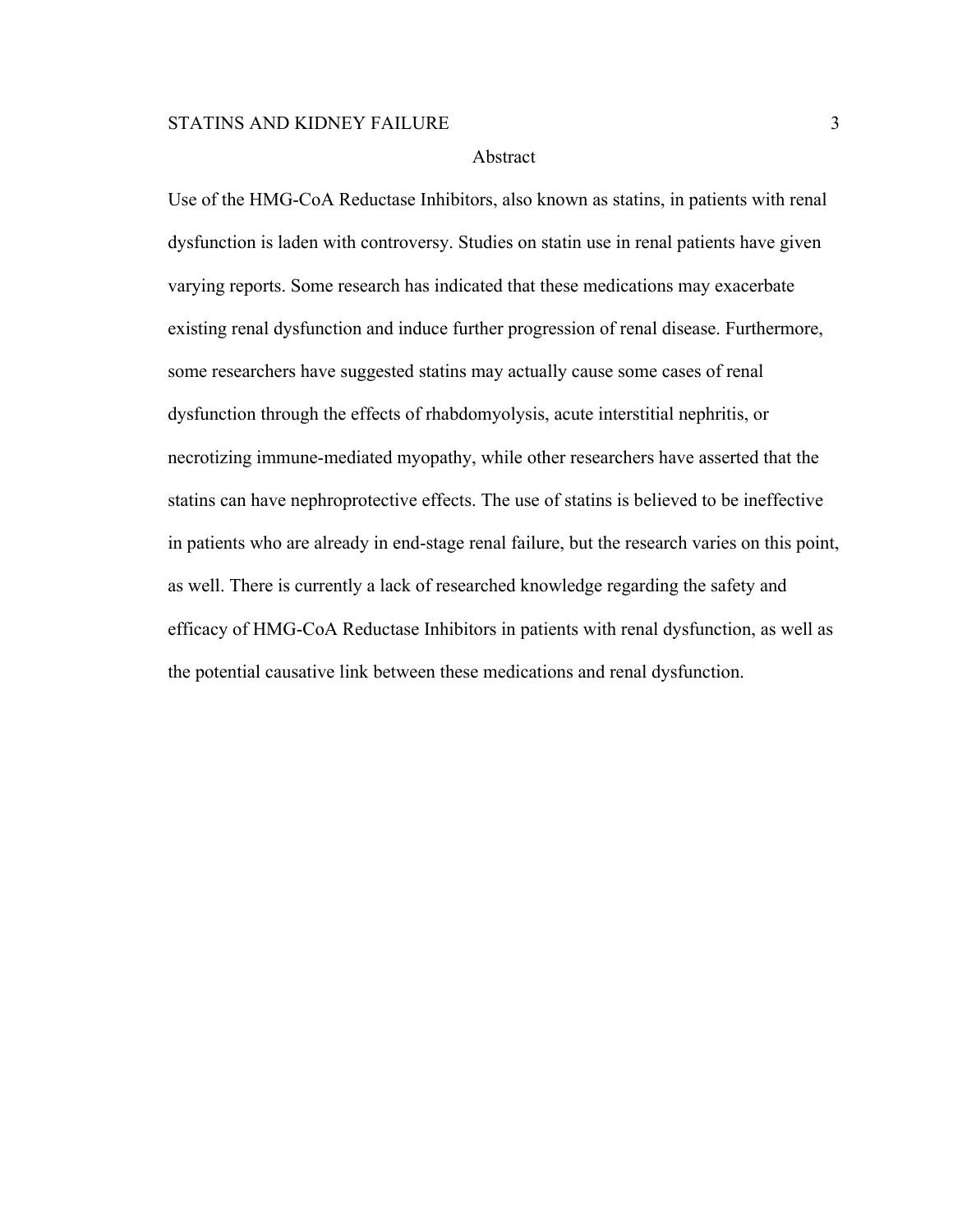#### Statins and Kidney Failure

According to the latest data from the Centers for Disease Control and Prevention (CDC), over 20 million people in the United States (U.S.) have chronic kidney disease (CKD); this accounts for more than 10% of the U.S.'s adult population (Centers for Disease Control and Prevention, 2014b). Many of these individuals are likely to have elevated serum cholesterol levels, causing CKD patients to have higher rates of cardiovascular disease (Elliott, McCaughan & Fogarty, 2014). One of the most common pharmacological treatments for patients with elevated cholesterol levels is the use of HMG-CoA Reductase Inhibitors, also known as statin drugs. Catapano (2012, Abstract) named the statins as "the most widely prescribed therapeutic class of drugs worldwide." Recent national statistics indicate that the use of statins in the U.S. is apparently increasing as more Americans are developing hypercholesterolemia and require pharmacological treatment (Centers for Disease Control and Prevention, 2014a).

#### **Statins' Nephrotoxic Effects**

Statins generally have few adverse effects; however, they can cause myotoxicity in some patients, leading to muscle breakdown. According to a systematic review published by Ganga, Slim and Thompson (2014), about 10-25% of patients treated with statins in clinical practice develop muscle problems. As muscle fibers break down, a byproduct known as myoglobin travels to the renal system where the kidneys attempt to process and eliminate the myoglobin. The healthy renal system, unprepared for myoglobin's large protein structure, may lose its ability to function in response to myoglobin accumulation in the renal glomeruli. For a renal system that is already damaged, as in someone with CKD, the kidneys may become even further damaged and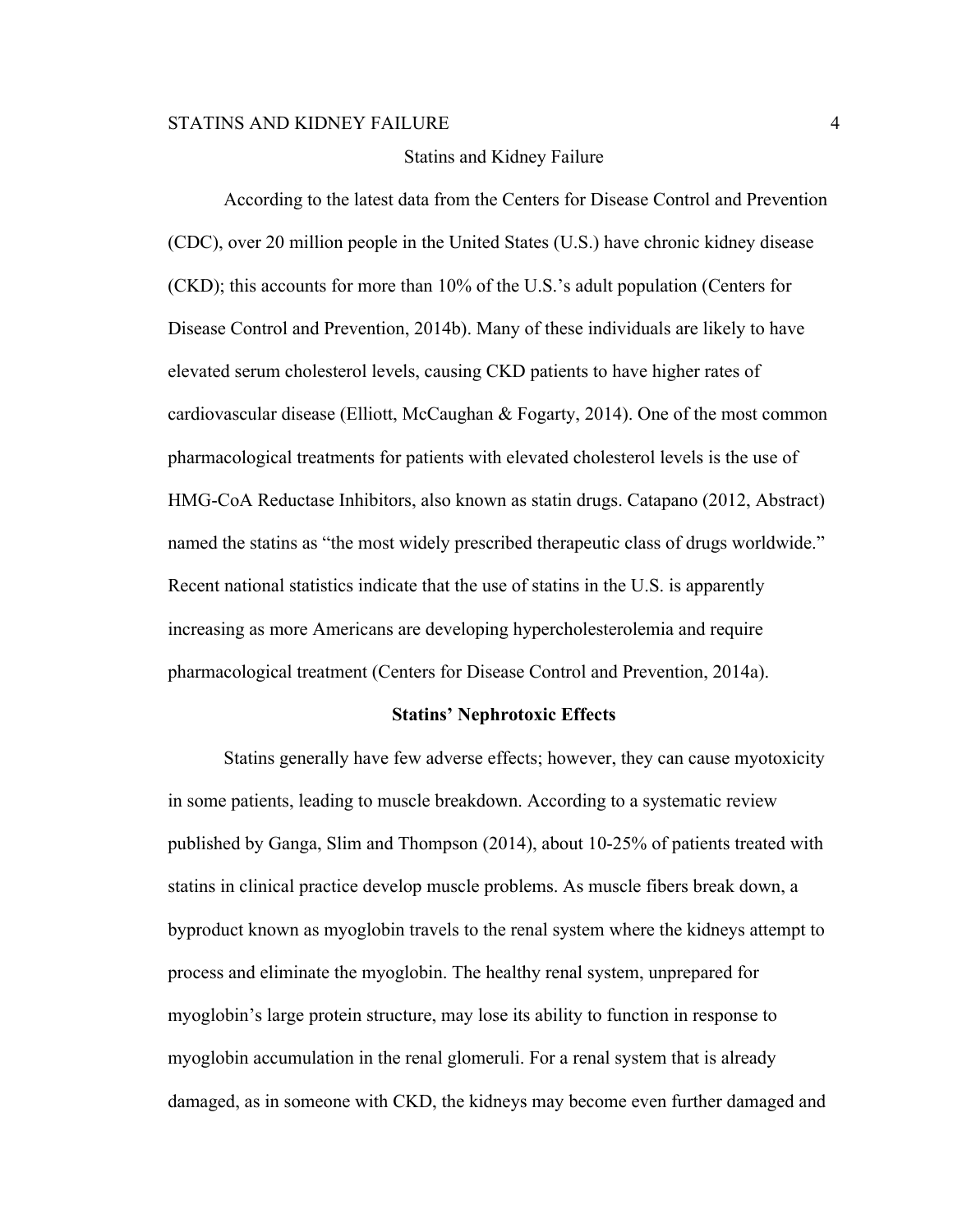the CKD may progress to a later stage, possibly necessitating the use of renal replacement therapy (RRT), such as hemodialysis (HD), peritoneal dialysis (PD), or a renal transplant (Olyaei, Greer, Santos & Rueda, 2011). According to Auer, Sinzinger, Franklin and Berent (2014), renal compromise is the most common form of organ damage related to statin-induced myopathy.

The most severe form of statin-related myotoxicity is rhabdomyolysis. Mendes, Robles and Mathur (2014) published a comprehensive review of 112 cases of rhabdomyolysis, asserting that statin-induced rhabdomyolysis is generally rare in most of the general population, and it causes approximately 0.3-13.5 cases per 1,000,000 statin prescriptions; however, other forms of toxicity are less rare and can result in organ damage. Olyaei et al. (2011) examined case studies of kidney transplant patients and patients with CKD who received statins, and they found that patients with preexisting renal problems such as CKD actually have a much higher risk of developing statinrelated myalgia, myopathy, and rhabdomyolysis than those in the general population.

Although myopathy is a known side effect of the statin drugs, and such myopathy may lead to renal dysfunction, there is limited research on the incidence of statin-caused renal dysfunction related to myopathies other than rhabdomyolysis. Ironically, some research has indicated statins might have nephroprotective effects; for this reason, statin therapy is sometimes prescribed for patients who have an increased risk for acute kidney injury (AKI), a condition of renal insufficiency that can lead to renal failure and CKD. Statin use in patients who already have renal dysfunction is also controversial due to a lack of ample research on the safety and efficacy of statin use in patients who already have renal dysfunction with or without the need for dialysis.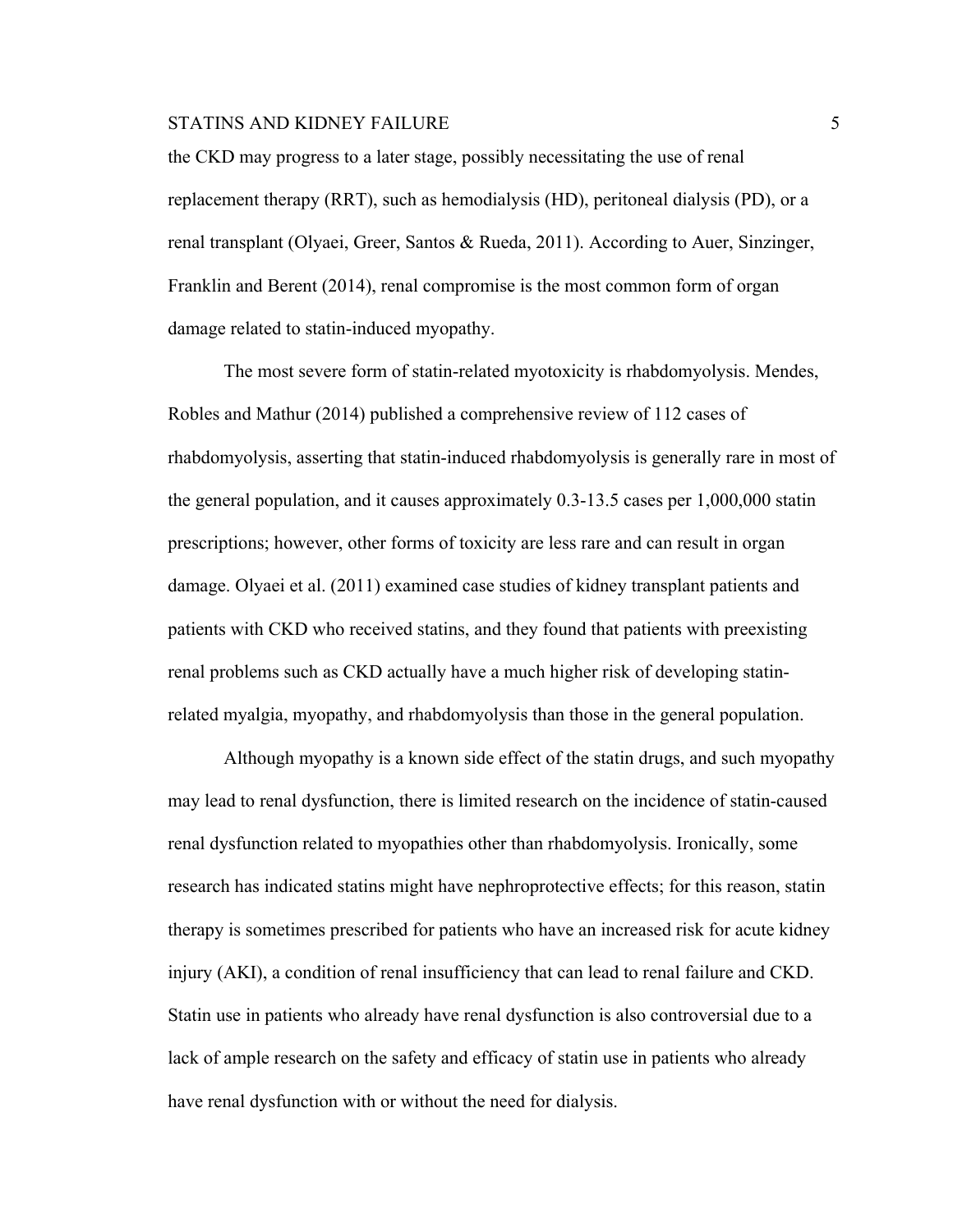#### **Intended Effects of Statins**

Elevated serum cholesterol levels have long been associated with an increased risk for cardiovascular events, due to cholesterol's role in atherosclerosis, a disease process in which artery walls thicken in response to lipid accumulation and inflammatory processes within the vessels. Although dietary interventions and lifestyle modifications are generally the recommended treatment method for hypercholesterolemia, sometimes, hypercholesterolemia is very severe, or it does not respond effectively to these interventions alone, so patients may use pharmacological therapy to treat their hypercholesterolemia. The first-line pharmacological therapy for elevated cholesterol is treatment with a statin drug (Catapano, 2012). According to the CDC (2014b), a growing number of people in the United States are developing hypercholesterolemia, and consequently use statins in an attempt to control their cholesterol levels.

There are two ways cholesterol enters the bloodstream: through dietary, exogenous cholesterol and through endogenous cholesterol produced by the liver, which constitutes the greater part of serum cholesterol. Since cholesterol is a lipid, it cannot move freely in the blood. Instead, lipoproteins cover the cholesterol molecules within a phospholipid layer, so the cholesterol can then travel through the bloodstream to the body cells where it impacts essential cellular functions. High-density lipoproteins (HDLs) are a type of lipoprotein that consists of a high protein percentage and a low percentage of cholesterol, whereas low-density lipoproteins (LDLs) contain a minor protein component with a high cholesterol percentage. Due to their high percentage of cholesterol, LDLs are strongly involved in coronary atherosclerosis; thus, lowering LDL levels may actually reverse atherosclerotic changes in some people's vessels. In contrast to LDLs, HDLs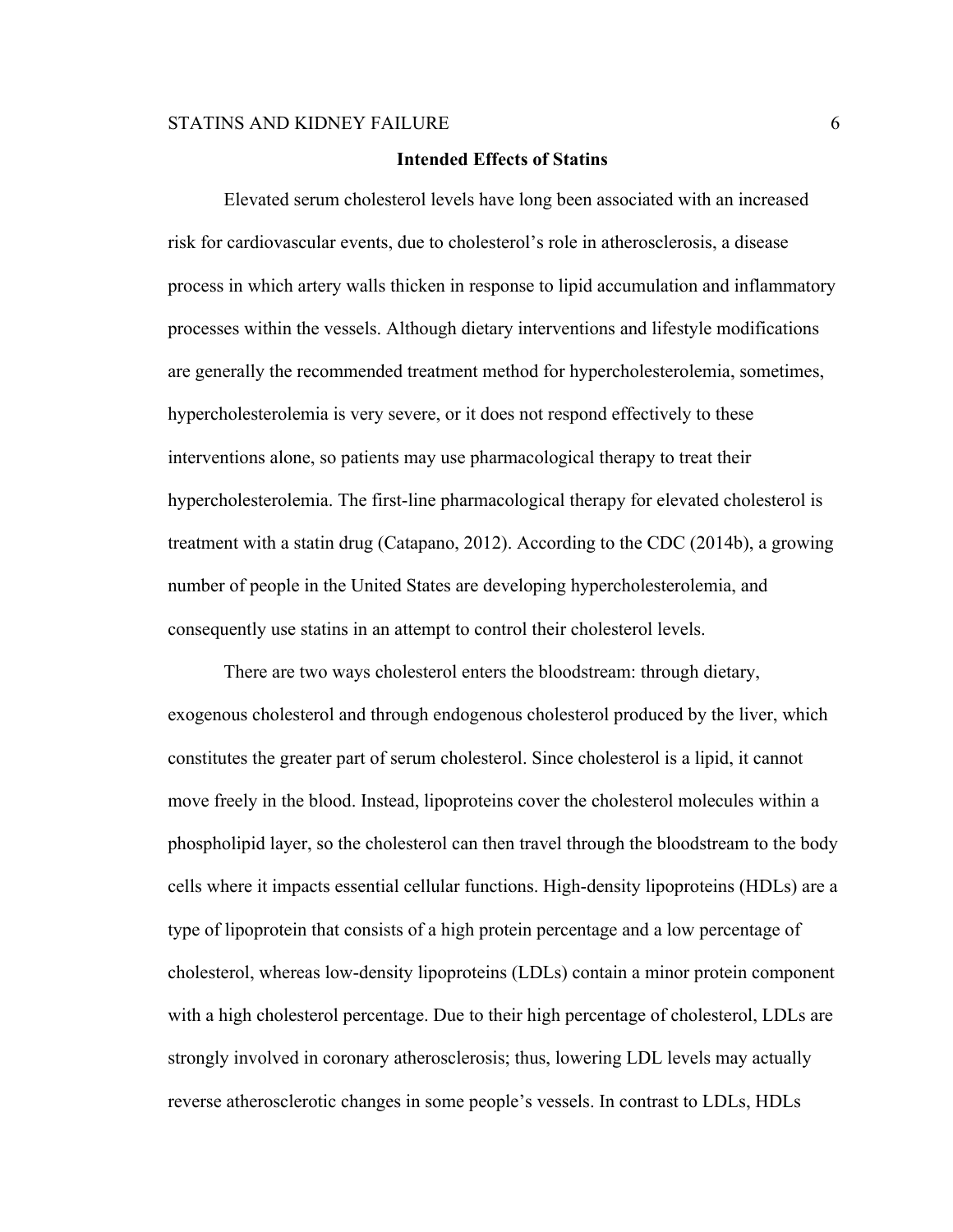## STATINS AND KIDNEY FAILURE 7 2002 12:30 12:30 12:30 12:30 12:30 12:30 12:30 12:30 12:30 12:30 12:30 12:30 12:30 12:30 12:30 12:30 12:30 12:30 12:30 12:30 12:30 12:30 12:30 12:30 12:30 12:30 12:30 12:30 12:30 12:30 12:30 12

function to remove LDL-carried cholesterol from body cells and carry it back to the liver, where it is metabolized and eventually eliminated from the body; thus, HDLs have protective effects against atherosclerosis (Mani et al., 2014).

The effects of the statin drugs derive from the statins' inhibition of an enzyme known as HMG-CoA Reductase (3-hydroxy-3-methylglutaryl coenzyme A Reductase), which catalyzes an essential reaction in hepatic cholesterol synthesis. Although HMG-CoA Reductase inhibition actually increases the hepatic synthesis of HMG-CoA Reductase, it also causes hepatocytes to synthesize more LDL receptors, which then bind to LDL, and remove it from the bloodstream. Mani et al. (2014) published a retrospective analysis of 2,566 patients receiving statins, which suggested that by inhibiting HMG-CoA Reductase, the statin drugs might reduce cholesterol synthesis and thereby decrease atherosclerotic plaque development within blood vessels. Since cholesterol is an independent risk factor for major cardiovascular events and mortality, statin therapy is a respected form of preventive treatment for cardiovascular disease (Centers for Disease Control and Prevention, 2014a).

A recent study by Lee et al. (2011) examined atherectomy specimens from 22 patients with unstable angina and 21 patients with stable angina that had undergone surgery due to de novo coronary artery lesions. The researchers tested the specimens for the presence of antibodies specific to HMG-CoA Reductase, and they found that patients with HMG-CoA Reductase in these plaques were much more likely to have unstable versus stable angina. The study revealed that when HMG-CoA Reductase is present in atherosclerotic plaques, this enzyme might contribute to additional cholesterol synthesis and make these plaques more unstable and likely to rupture. Plaque rupture often leads to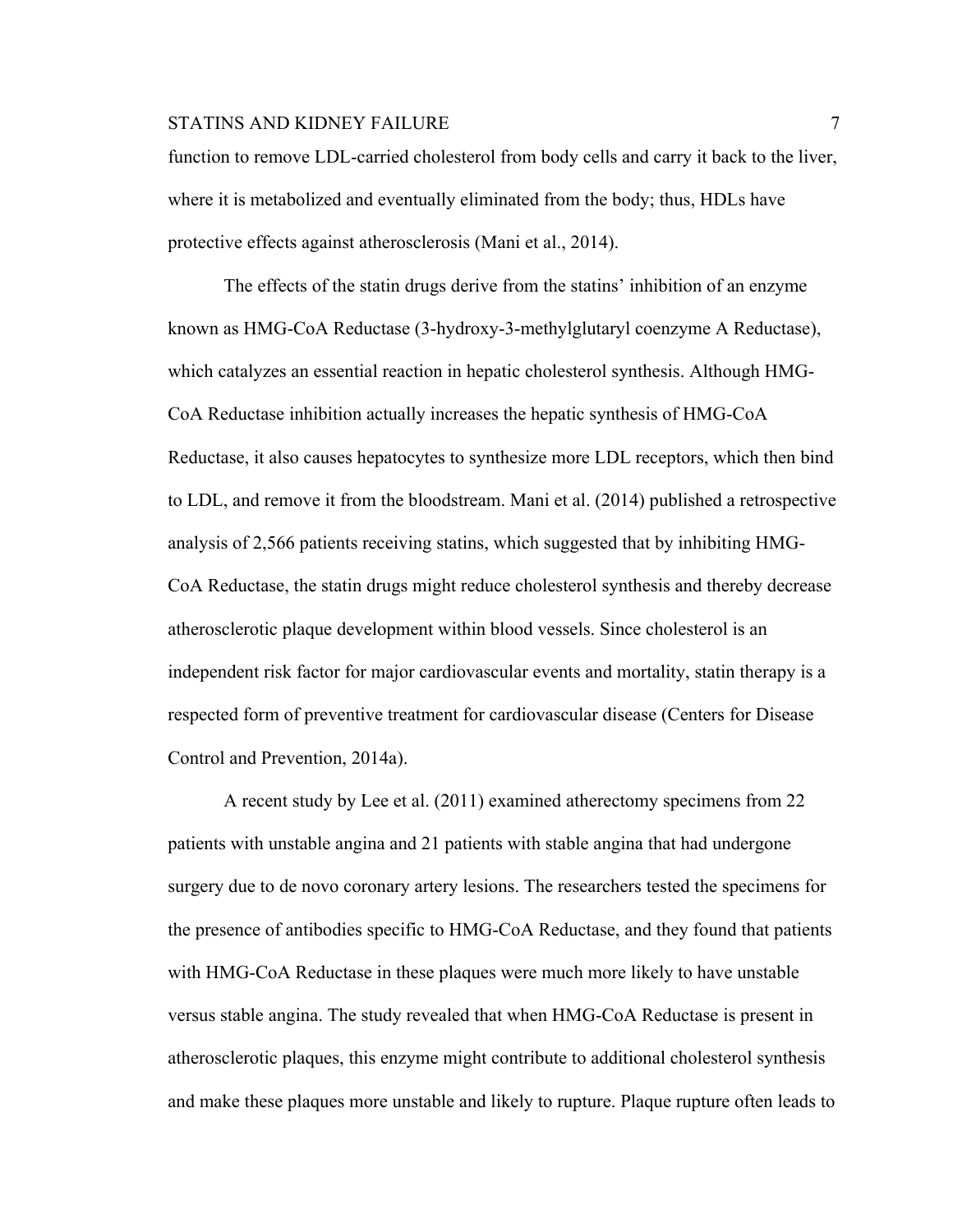adverse outcomes due to myocardial infarction (MI), cerebrovascular accident (CVA), and other adverse cardiovascular events (Lee et al., 2011).

#### **Controversy over Statin's Effects on the Kidneys**

Current research concerning statins' effects on the renal system is rather inconsistent, since some studies have asserted that statins can protect against renal injury and AKI, whereas others have attributed cases of AKI and advanced CKD to myopathies caused by statins (Kostapanos, Milionis & Elisaf, 2010). Statin use in patients who have preexisting renal dysfunction prior to statin therapy is particularly controversial. Ahmad (2014) asserted that although rhabdomyolysis in the general population is somewhat rare, the incidence of rhabdomyolysis in patients with CKD is much higher than in the general population and the myopathy from statin use is also relatively common; such myopathy can also progress CKD in the same way that rhabdomyolysis can progress CKD. At the same time, statins' effects in lowering serum cholesterol and preventing atherosclerotic plaque build-up might benefit the kidneys and invalidate concerns about statins' risk. Statin therapy for patients with CKD requires careful consideration into their risks and benefits to the kidneys.

The statin drugs may potentiate multiple effects on the kidney. Perhaps, the most intriguing aspect of these medications and their effects on the kidneys is the fact that they are neither inherently nephrotoxic, nor are they inherently nephroprotective. Part of the problem with determining the full extent of statin-caused renal damage derives from the fact that there are several different forms of muscle problems that relate to statin therapy, and rhabdomyolysis is only one of these. In a recent article discussing statin intolerance due to myopathies or high creatine kinase levels, Ahmad (2014) admitted that there is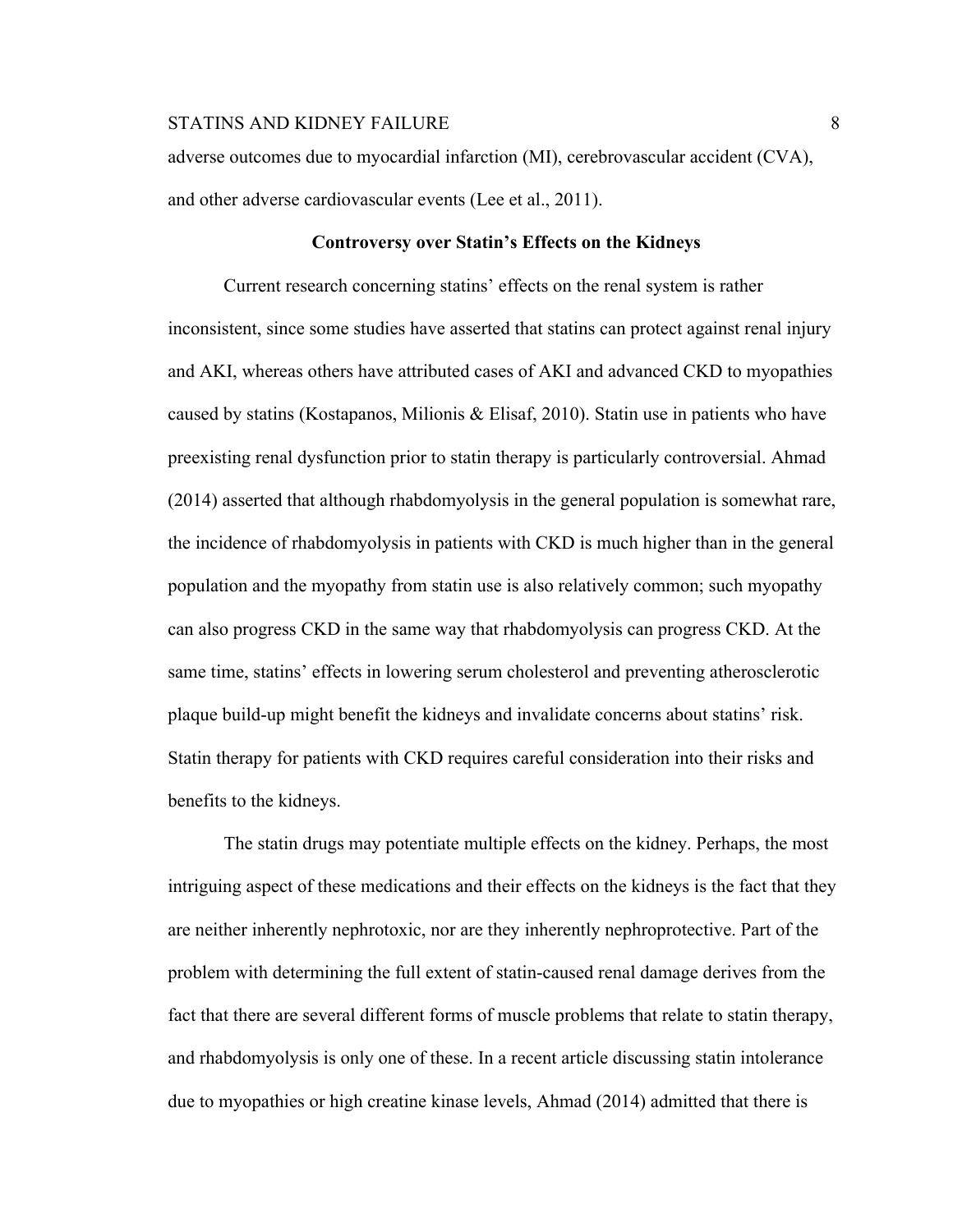still not a standardized criterion for describing or diagnosing statin intolerance. Auer et al. (2014) also discussed the discrepancies in clinical research studies and everyday practice, saying that inconsistent definitions or exclusion criteria may explain the inconsistent data. They described statin myopathy as being an entity with no clearly agree-upon definition (Auer et al., 2014).

# **Statin-Induced Renal Damage**

Research has indicated that statins may be directly responsible for potentiating and progressing some cases of renal dysfunction. The exact mechanism by which they may exert nephrotoxic effects is unclear, however. Table 1 shows some relevant studies, detailing the methods used to collect the data, as well as the study findings.

| Studies that suggest statins may contribute to all types of renal insufficiency<br>Table 1 |                                                                                                                               |                                                                                                                                                                      |                                                                                                                |                                                                                                  |                                         |  |
|--------------------------------------------------------------------------------------------|-------------------------------------------------------------------------------------------------------------------------------|----------------------------------------------------------------------------------------------------------------------------------------------------------------------|----------------------------------------------------------------------------------------------------------------|--------------------------------------------------------------------------------------------------|-----------------------------------------|--|
| Study/<br>Year                                                                             | Population                                                                                                                    | Intervention/<br><b>Methods</b>                                                                                                                                      | Comparison                                                                                                     | Outcome                                                                                          | <b>Time</b>                             |  |
| Data<br>analysis<br>by<br>Murugan<br>et al.<br>2012                                        | Patients<br>hospitalize<br>d with<br>community<br>-acquired<br>pneumonia<br>$N=1,836;$<br>$\geq$ 18 years                     | Multicenter,<br>prospective<br>observational<br>inception cohort<br>study<br>413 patients<br>received statin<br>therapy prior to<br>hospitalization<br>for pneumonia | 1,423<br>patients did<br>not receive<br>statin<br>therapy<br>prior to<br>hospitalizati<br>on for<br>pneumonia  | Patients who used<br>stating prior to<br>hospitalization had<br>an increased<br>incidence of AKI | One-<br>year<br>follow-<br>up<br>period |  |
| Data<br>analysis<br>by Zhang<br>et al.<br>2009                                             | Saarland<br>inhabitants<br>who<br>participated<br>in the<br><b>ESTHER</b><br>Study from<br><b>July 2000</b><br>to<br>December | Cross-sectional,<br>multivariate<br>analysis<br>848 participants<br>reported regular<br>statin usage                                                                 | 4,134<br>participants<br>reported<br>having<br>hypertensio<br>n, a known<br><b>CKD</b> risk<br>factor<br>3,977 | Statin usage was an<br>independent risk<br>factor for the<br>presence of CKD                     | Two-<br>year<br>follow-<br>up<br>period |  |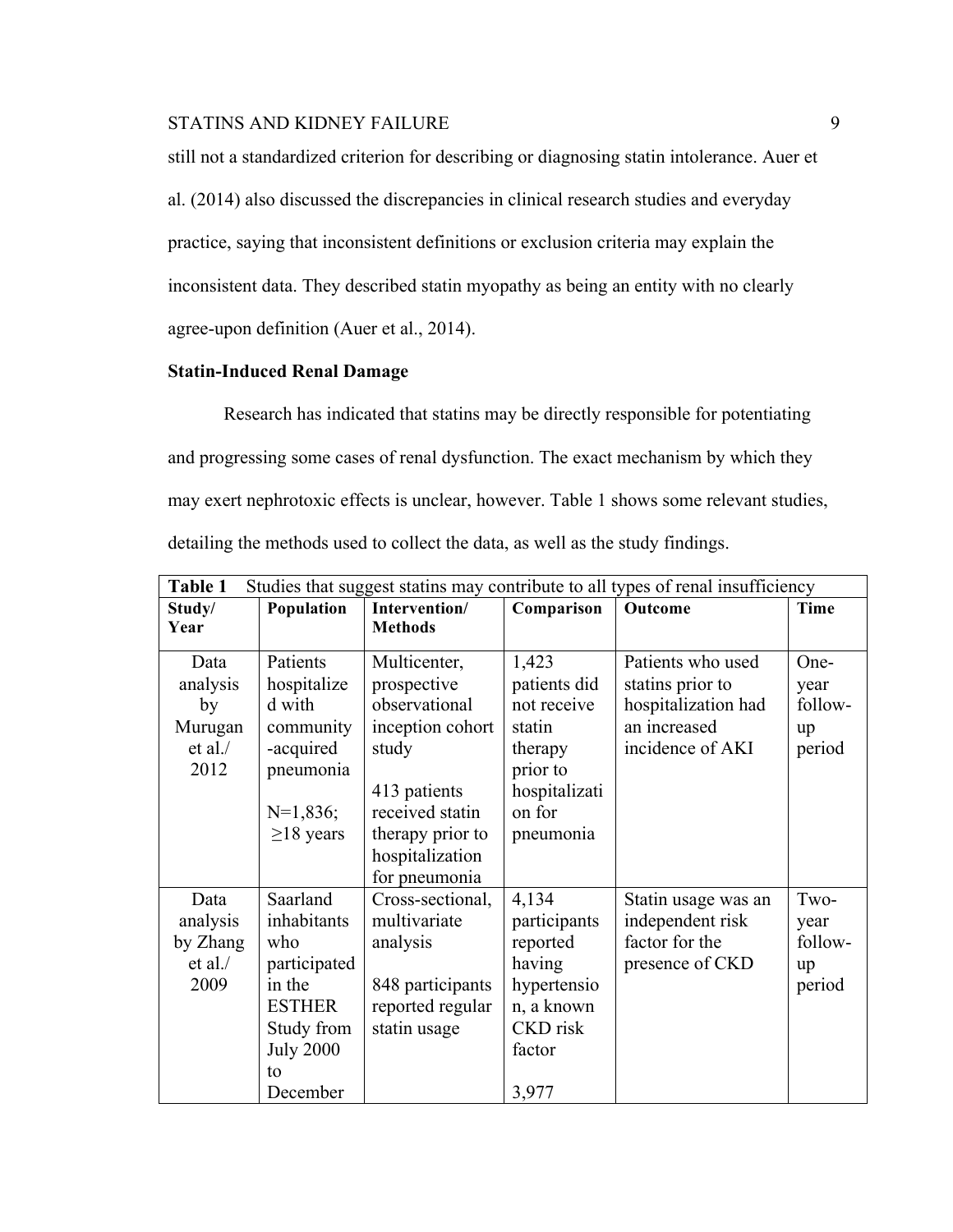|                            | 2002<br>$N=9,806;$<br>50-74<br>years;<br>55%<br>female                                                                                                                        |                                                                                                                                | participants<br>reported<br>having<br>diagnosed<br>hyperlipide<br>mia                                                                           |                                                                                                                                                                                                                                                                                                                                                    |                                           |
|----------------------------|-------------------------------------------------------------------------------------------------------------------------------------------------------------------------------|--------------------------------------------------------------------------------------------------------------------------------|-------------------------------------------------------------------------------------------------------------------------------------------------|----------------------------------------------------------------------------------------------------------------------------------------------------------------------------------------------------------------------------------------------------------------------------------------------------------------------------------------------------|-------------------------------------------|
| <b>PLANET</b><br>I/ $2006$ | Patients<br>with<br>urinary<br>protein/cre<br>atinine<br>ratios of<br>500-5,000<br>$mg/g$ and a<br>fasting<br><b>LDL</b><br>cholesterol<br>of $\geq 90$<br>mg/dL<br>$N = 325$ | Randomized,<br>prospective<br>study<br>Patients in the<br>experimental<br>group received<br>$80$ mg<br>atorvastatin per<br>day | Patients in<br>the control<br>groups<br>either<br>received 40<br>mg<br>rousvastatin<br>per day or<br>$10 \text{ mg}$<br>rosuvastatin<br>per day | Atorvastatin use<br>reduced proteinuria<br>by approximately<br>20%, but there was<br>no effect on the rate<br>of decline in<br>glomerular filtration<br>rate (GFR)<br>Rosuvastatin did not<br>affect proteinuria,<br>but it decreased<br>GFR by 8<br>mL/minute every<br>year<br>Renal adverse<br>reactions were<br>higher with<br>rousvastatin use | $52 -$<br>week<br>follow-<br>up<br>period |

As demonstrated in Table 1, Murugan et al. (2012) studied a large cohort of 1836 patients with community-acquired pneumonia. Of the 1836 total patients studied, 413 patients received a statin prior to their hospitalization. The purpose of the study was to determine if statin use decreased patients' risk for pneumonia-induced AKI as well as examining whether one-year and cause-specific mortality in AKI patients decreased with statin therapy. As described in Table 1, the study revealed that the 413 patients who took a statin before coming to the hospital did not have a lower risk for AKI; however, if they did develop AKI, they had a slightly lower risk of death at one year. One-third of the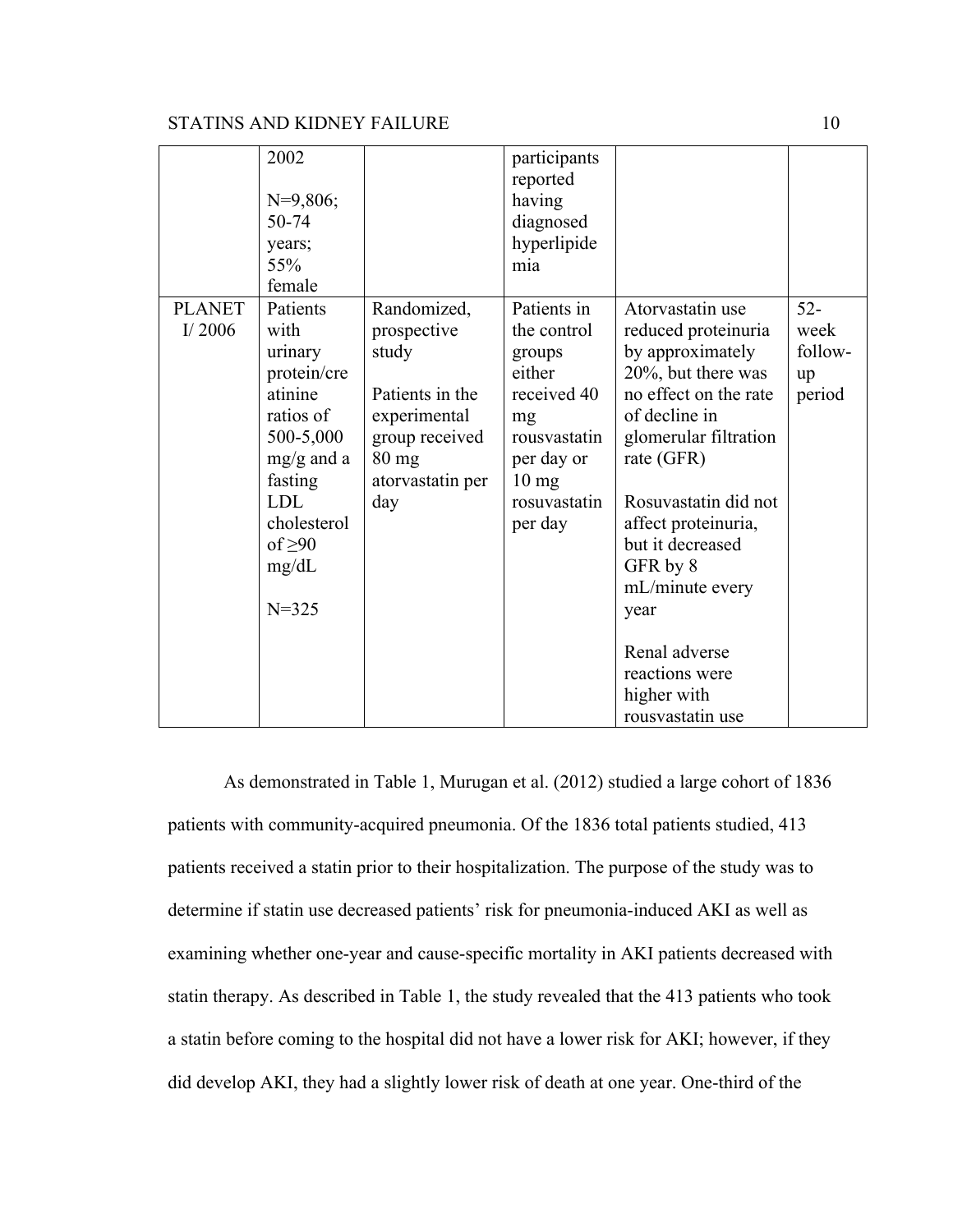deaths in AKI patients related to cardiovascular disease. The researchers concluded that statin usage did not decrease the risk for AKI and did not correlate with a decreased risk of death at one year (Murugan et al., 2012).

Another study by Zhang et al. (2009) that analyzed multiple variables including older age, cardiovascular history, DM and the use of statins concluded that statin use may increase the risk of CKD. The researchers included the analysis of studies such as the ESTHER Study (*Epidemiologische Studie zu Chancen der Verhuetung, Frueherennung und optimierten Therapie chronischer Erkrankungen in der aelteren Bevoelkerung*), which collected data on a large sample of patients who ranged in age from 50 to 74 years old and had CKD. The study revealed statistically significant increases in the incidence of CKD for patients who had formerly taken statins, as Table 1 further describes. The researchers therefore advised older adults to cautiously consider the effects of these medications on their renal systems (Zhang et al., 2009).

In 2013, Olyaei et al. conducted a literature review of studies that analyzed statin use in patients with CKD and end-stage renal disease (ESRD). They discussed several newly published studies including Prospective Evaluation of Proteinuria and Renal Function in Diabetic Patients with Progressive Renal Disease PLANET I and PLANET II. In these studies groups of 325 and 220 patients respectively were selected based on the presence of a urinary protein/creatinine ratio of 500 to 5,000 milligrams (mg) per gram and a fasting LDL-cholesterol level of greater than or equal to 90 mg/dL. Participants were divided into randomized groups that either received daily 80 mg doses of atorvastatin, daily 10 mg doses of rosuvastatin, or daily 40 mg doses of rousvastatin. The study revealed that atorvastatin therapy generally decreased participants' incidence of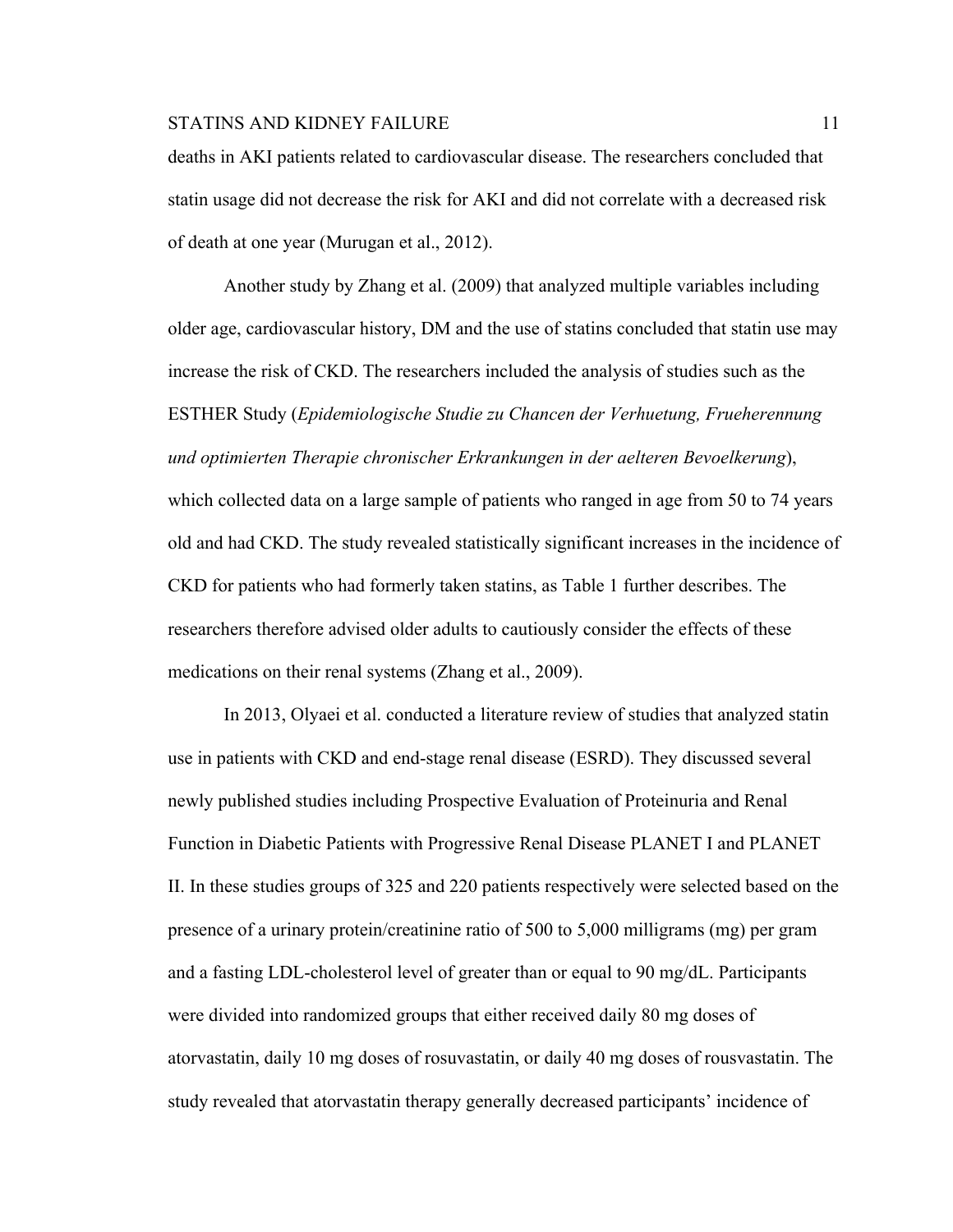proteinuria; however, atorvastatin therapy did not affect the rate of GFR decline. In contrast, rosuvastatin causes GFR to decline by 8 milliliters per minute each year, while having no effect on urinary excretion of protein. Based on these results as shown in Table 1, Olyaei et al. (2013) concluded that statin therapy for patients with CKD is complex and may not be as safe or effective as statin therapy in non-CKD patients.

#### **Possible Nephroprotective Effects**

In contrast to the studies that emphasize the potential nephrotoxic effects of the statins, some studies have indicated that statin medications may be useful in preventing or slowing renal dysfunction and may even have nephroprotective effects, especially when used before surgery. Surgical patients have an increased risk for developing AKI due to fluid loss as well as pharmacologic therapy that may be used during surgery. On some occasions, healthcare providers have chosen to give statin medications in an attempt to decrease this risk (Lee et al., 2011). The exact mechanism of nephroprotection is not clear; however, several clinical trials have shown a possible benefit to such prophylactic therapy. Below, Table 2 outlines various trial findings, describing the data collection methods, as well as the results.

| Studies that suggest statins have nephroprotective effects<br><b>Table 2</b> |             |                      |               |                     |           |  |
|------------------------------------------------------------------------------|-------------|----------------------|---------------|---------------------|-----------|--|
| Study/                                                                       | Population  | Intervention/        | Comparison    | Outcome             | Time      |  |
| Year                                                                         |             | <b>Methods</b>       |               |                     |           |  |
| Data                                                                         | Patients    | Retrospective        | Control       | Statin use prior to | Data      |  |
| analysis                                                                     | who         | cohort study of      | group of      | non-emergent        | was       |  |
| by Layton                                                                    | underwent   | <b>CABG</b> patients | 13,992        | CABG was            | collecte  |  |
| et al.                                                                       | CABG        |                      | patients did  | consistently linked | d on a    |  |
| 2013                                                                         | surgery     | 3,085 patients       | not receive   | with a decreased    | ten-year  |  |
|                                                                              |             | received statins     | stating prior | risk of AKI         | period    |  |
|                                                                              | $N=17,077;$ | $\leq$ 20 days prior | to non-       |                     | from      |  |
|                                                                              | 52.5-76.4   | to non-emergent      | emergent      |                     | $2000$ to |  |
|                                                                              | vears:      | <b>CABG</b> surgery  | <b>CABG</b>   |                     | 2010      |  |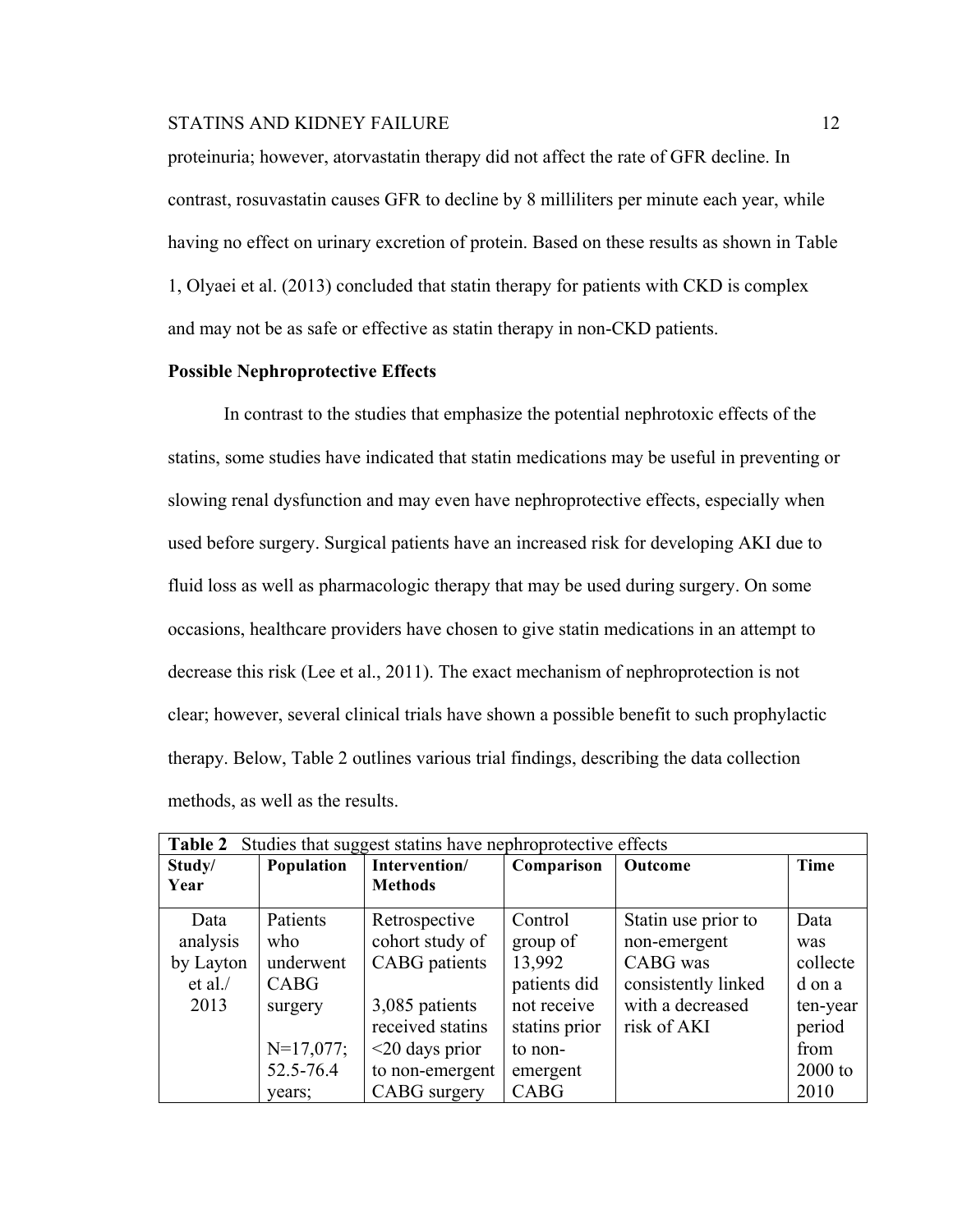|                                                      | 33%<br>female                                                                                                                                                           |                                                                                                                                                                                                                                                                    | surgery                                                                                     |                                                                                                                                                                                                           |                                                                                                  |
|------------------------------------------------------|-------------------------------------------------------------------------------------------------------------------------------------------------------------------------|--------------------------------------------------------------------------------------------------------------------------------------------------------------------------------------------------------------------------------------------------------------------|---------------------------------------------------------------------------------------------|-----------------------------------------------------------------------------------------------------------------------------------------------------------------------------------------------------------|--------------------------------------------------------------------------------------------------|
| Data<br>analysis<br>by<br>Brunelli et<br>al.<br>2012 | Patients<br>who<br>underwent<br>major open<br>abdominal,<br>cardiac,<br>thoracic, or<br>vascular<br>procedures<br>$N=78,100;$<br>43.5-75.3<br>years;<br>45.6%<br>female | Retrospective<br>cohort study of<br>surgical patients<br>10,779 patients<br>received at least<br>one dose of<br>atorvastatin,<br>Fluvastatin,<br>lovastatin,<br>pravastatin,<br>rosuvastatin, or<br>simvastatin<br>between<br>hospital<br>admission and<br>surgery | Control<br>group of<br>67,321<br>patients did<br>not receive<br>statins prior<br>to surgery | Statin users had an<br>18-22% reduction in<br>the development of<br>AKI within 72 hours<br>following surgery<br>High-potency statins<br>seem to have more<br>protective power<br>against AKI              | Data<br>was<br>collecte<br>d on a<br>ten-year<br>period<br>from<br>2000 to<br>2010               |
| Data<br>analysis<br>by Luk et<br>al.<br>2010         | Chinese<br>patients<br>with type 2<br>diabetes<br>recruited<br>between<br>1996 and<br>2005<br>$N=5,264;$<br>45-66<br>years;<br>53%<br>female                            | Prospective<br>cohort study of<br>the Hong Kong<br><b>Diabetes</b><br>Registry<br>1,275 patients<br>received statins                                                                                                                                               | 3,989<br>patients did<br>not receive<br>statins                                             | Statin users had a<br>68% reduction in<br>the incidence of<br>renal dysfunction                                                                                                                           | $2.77-$<br>7.04<br>year<br>follow-<br>up<br>period                                               |
| Data<br>analysis<br>by Zhang<br>et al.<br>2011       | Patients<br>who<br>underwent<br>radiocontra<br>st<br>procedures<br>and were<br>enrolled in<br>randomized<br>, controlled<br>trials                                      | Meta-analysis<br>of randomized,<br>controlled trials<br>370 patients<br>received statins<br>prior to contrast<br>procedures                                                                                                                                        | 381 patients<br>did not<br>receive<br>statins prior<br>to their<br>contrast<br>procedures   | Statin use was not<br>associated with a<br>significant decrease<br>in the incidence of<br>contrast-induced<br>nephropathy<br>Some evidence<br>exists that statin<br>pretreatment may<br>slightly decrease | 2.7<br>days to<br>10.6<br>month<br>pretreat<br>ment<br>period;<br>One-<br>month<br>follow-<br>up |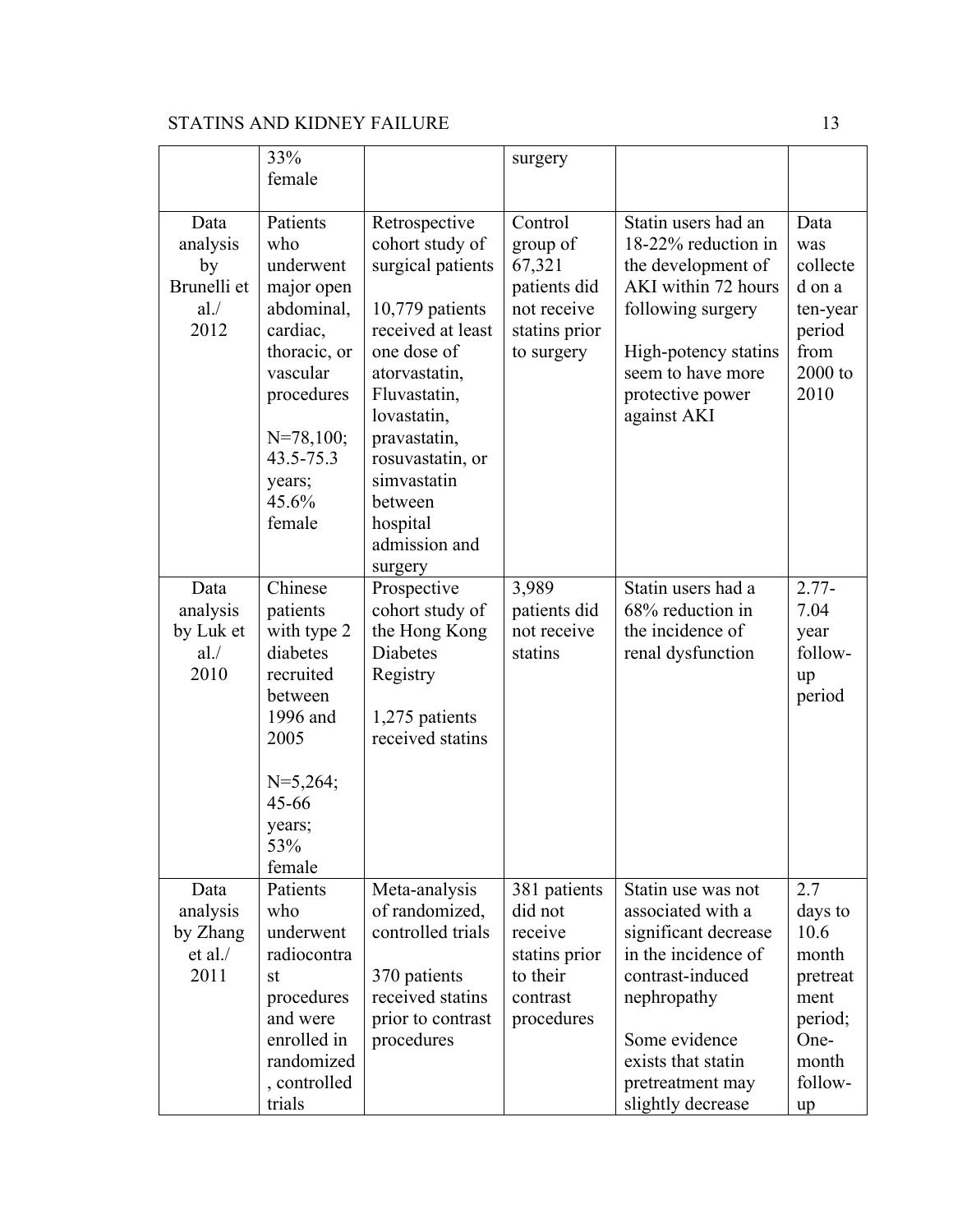|           |  | serum creatinine   | period |
|-----------|--|--------------------|--------|
| $N = 751$ |  | levels in patients |        |
|           |  | undergoing         |        |
|           |  | radiocontrast      |        |
|           |  | procedures         |        |

The findings of a study conducted by Layton et al. (2013), outlined in Table 2, supported the use of statins prior to coronary artery bypass grafting (CABG) surgery, since these medications may decrease the risk of AKI postoperatively. For this study, the researchers analyzed health care claims from large, employer-based and Medicare databases for the presence of a protective impact on the kidneys from statin therapy. Patients who were undergoing CABG surgery were selected as the sample group. The researchers found a very significant decrease in the incidence of AKI for patients who underwent statin therapy and consequently asserted that statins can protect the renal system for patients undergoing CABG surgery. Layton et al. (2013) theorized that the results would probably be similar for other types of surgery.

Brunelli et al. (2012) published the findings of their retrospective analysis of a cohort of 98,939 patients, 10,779 of whom received preoperative statin therapy before cardiac, thoracic, or vascular surgery. As shown in Table 2, this preoperative statin use was particularly advantageous in preventing renal damage in patients who underwent vascular surgery and least advantageous to patients who underwent cardiac surgery. Brunelli et al. (2012) therefore concluded that preoperative statin use might have the potential to decrease the incidence of AKI.

Luk et al. (2010) performed a prospective cohort study on the effects of statin use for 5,264 patients in China with type II diabetes mellitus (DM) over a nine-year period.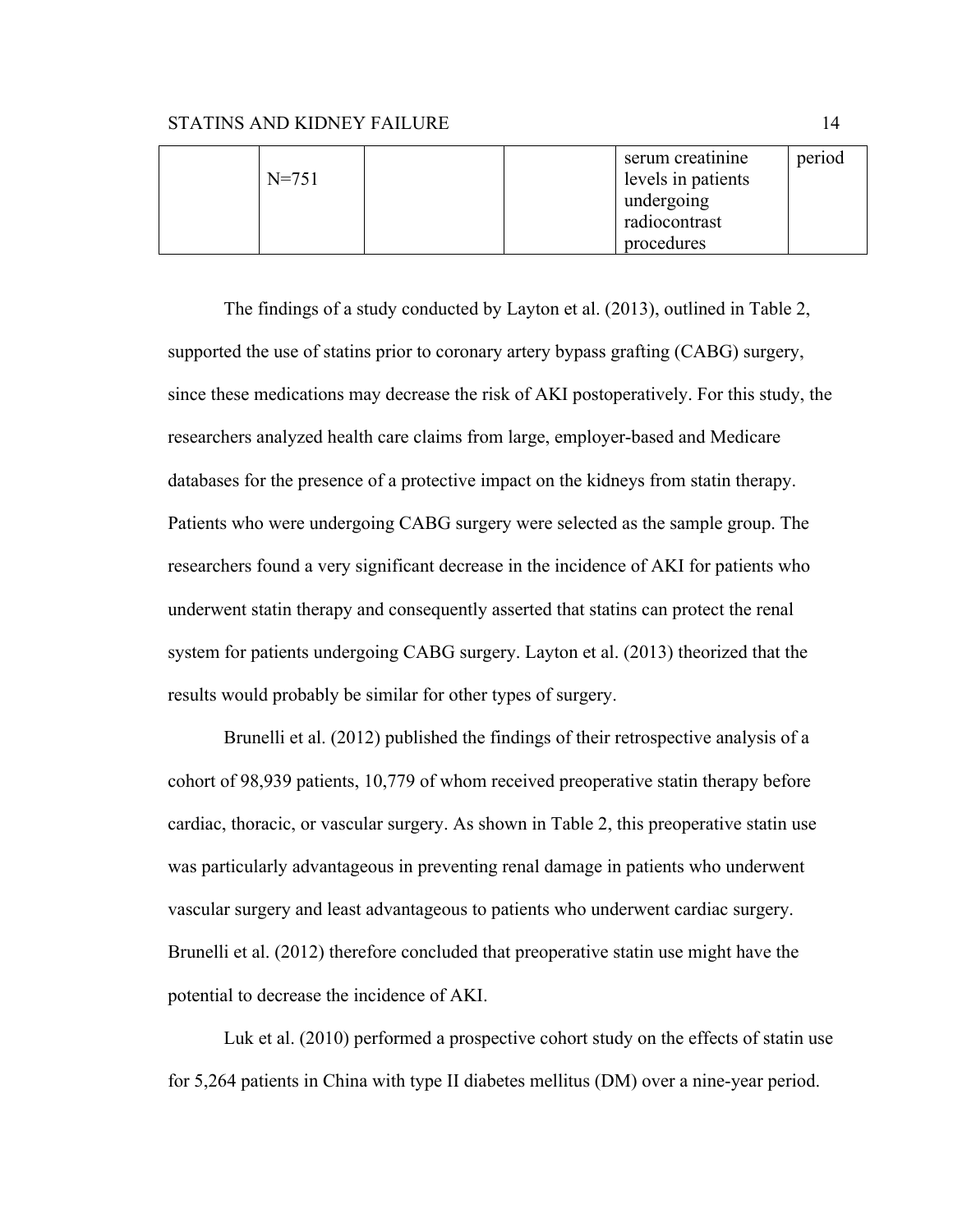As outlined in Table 2, the study disclosed that the incidence of renal dysfunction decreased by 68% in patients who received statin therapy. The researchers consequently asserted that statin use might lower the risk of renal dysfunction and nephropathy related to type II DM (Luk et al., 2010).

In an attempt to study the incidence of contrast-induced nephropathy in statin users, Zhang et al. (2011) conducted a meta-analysis of available data on randomized, controlled trials of patients who received statin therapy prior to radiocontrast studies. The results of the four selected trials, displayed in Table 2, revealed a lack of evidence that statin pretreatment before contrast procedures could decrease the incidence of contrastinduced nephropathy. There was, however, some evidence that statin therapy might cause a slight decrease in serum creatinine levels. The researchers concluded that statins may help prevent nephropathy related to contrast dye used in radio-contrast studies, although more research is necessary before this practice is considered evidence-based.

#### **Statin Use in Renal Patients**

The initiation of statin therapy in patients with pre-existing renal dysfunction is laden with controversy. Several recent studies have led researchers to theorize that statins are actually not always very effective in lowering lipids in patients with all stages of CKD, including both dialysis patients and patients who do not require dialysis. Some studies have also concluded that since the nature of statin therapy requires that it be used for chronic treatment of hypercholesterolemia, the risks may not outweigh the benefits for patients with preexisting renal problems because long-term statin therapy increases the risks of myopathy leading to renal dysfunction.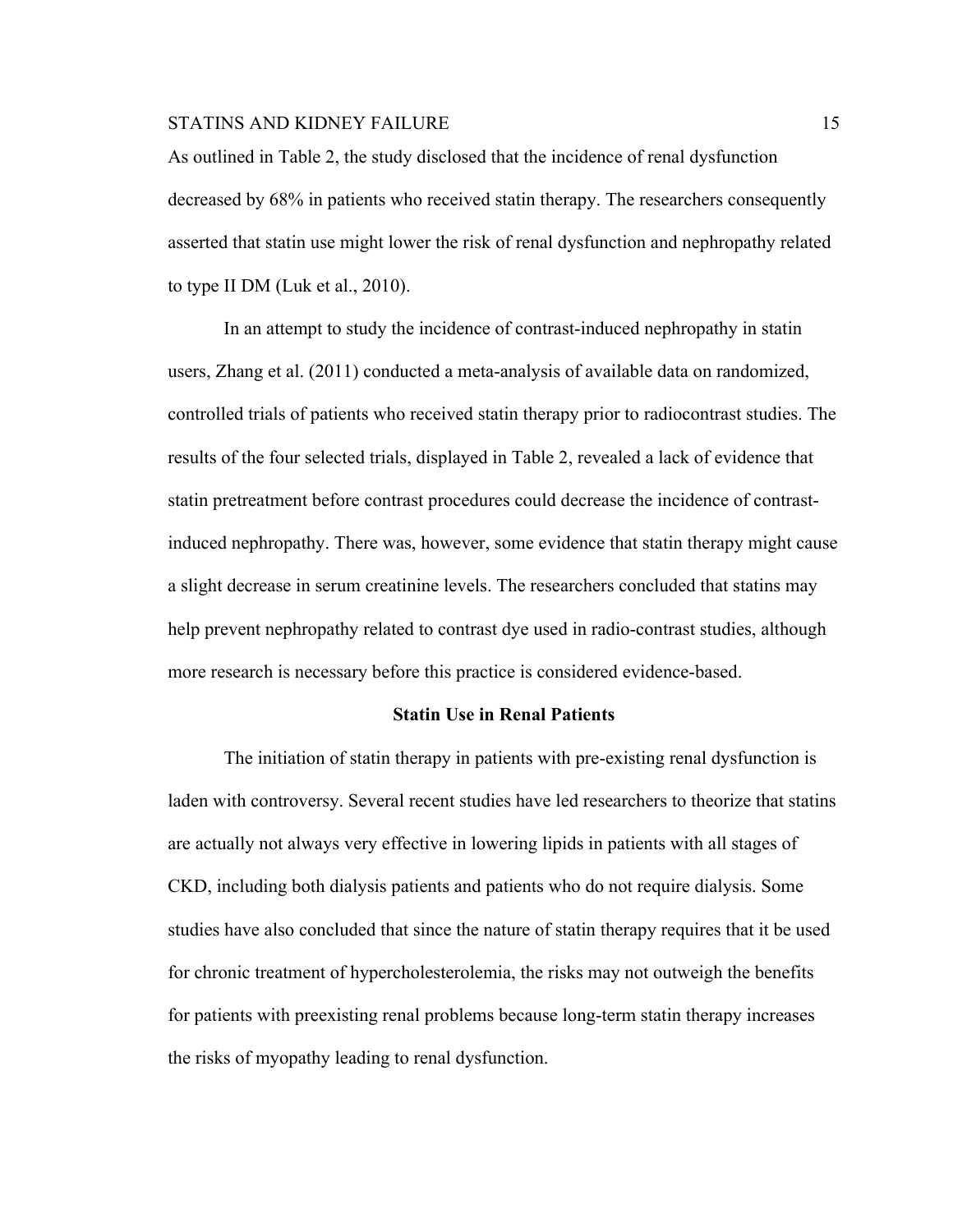A meta-analysis of randomized, controlled studies by Nikolic et al. (2013) found that the cardiovascular benefits of statins, which include influencing C-reactive protein levels, require that long-term therapy be maintained; unfortunately, such long-term therapy also significantly increases the risk of myopathy, which can lead to renal dysfunction, AKI, and possibly CKD. Nikolic et al. (2013) analyzed trials involving CKD patients who received statin therapy from 1966 to May 2012. Their final review incorporated the results of sixteen trials and 3,594 subjects. The trial findings showed a statistically significant decrease in total cholesterol, triglycerides, and LDL levels for early-stage CKD patients who took statins. Patients who took statins for a longer duration had even greater benefits related to the prolonged therapy. Dialysis patients had less significant decreases in the levels of these independent cardiovascular risk factors. The researchers stated that for these patients, the magnitude of total cholesterol and LDL was lower and triglycerides actually had a modest increase. When patients received short-term statin therapy, they were more likely to have increased HDL levels with an average increase of 0.7 mg/dL. In contrast, patients who received long-term statin therapy were likely to experience an average reduction of 2.4 mg/dL.

As a result of their meta-analysis, Nikolic et al. (2013) concluded that patients who are not on dialysis are likely to experience significant lipid profile changes, whereas patients on dialysis may not experience statistically significant lipid profile changes; nondialysis patients also generally experience improved outcomes related to longer-term therapy, whereas dialysis patients actually have surprisingly decreased effectiveness related to longer-term therapy; perhaps this means that dialysis patients who wish to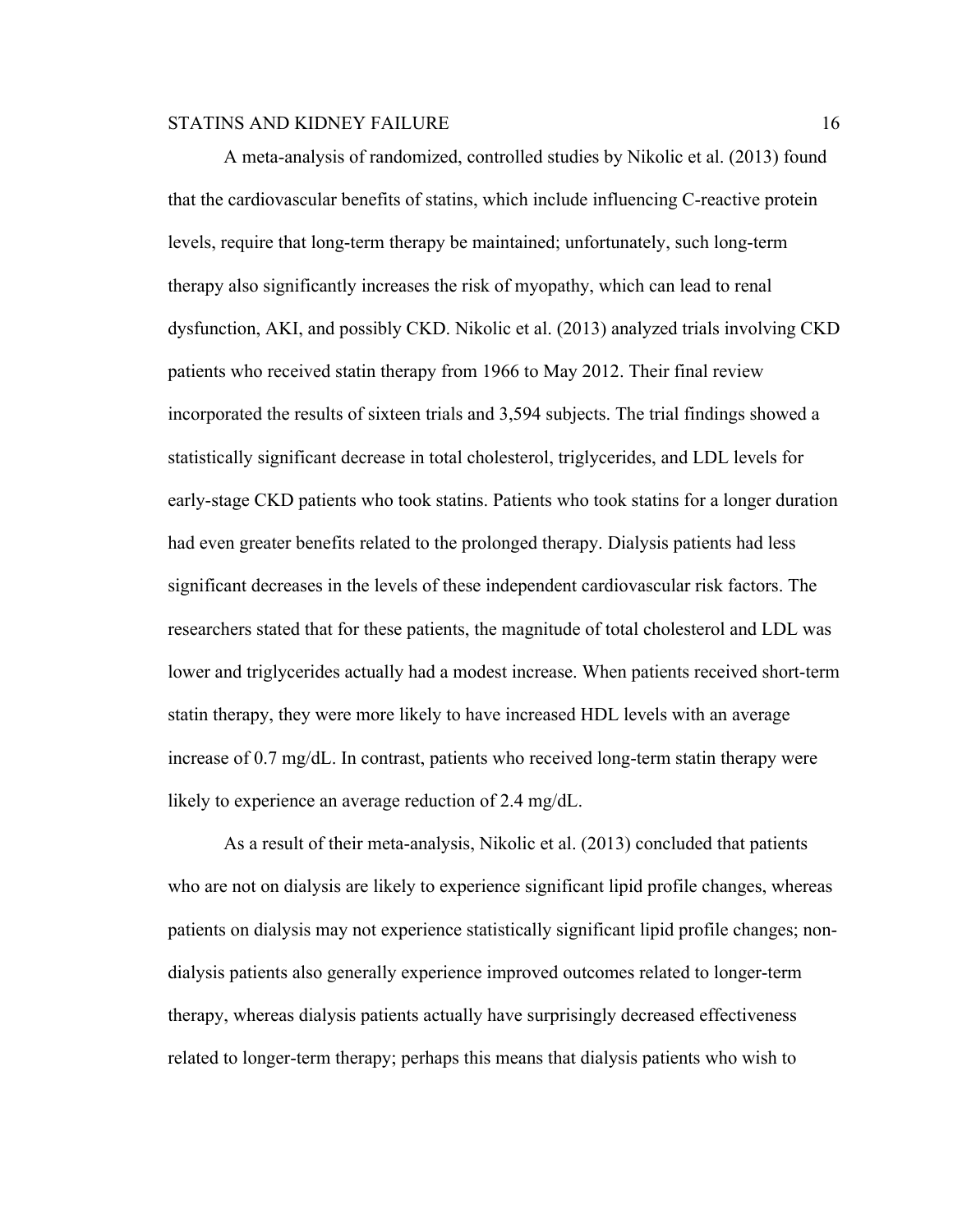receive the cardiovascular benefits of statin therapy should only receive the statins for a very short duration (Nikolic et al., 2013).

While controversy still prevails over the effectiveness of statins at lowering lipids, there is a small amount of recent research that seems to indicate that in some cases of renal dysfunction, statins may not cause a therapeutic decrease in the risk for cardiovascular events, even if they may lower lipids. These studies raise the question of whether statin therapy is worthwhile, since it may increase the patient's risk of progressive renal dysfunction without truly having a therapeutic benefit on the patient's cardiovascular health.

Natsuaki et al. (2012) detailed the results of the CREDO-Kyoto PCI/CABG Registry Cohort-2 study, which indicated statin usage does not significantly decrease the risk for major adverse cardiovascular events in patients with severe CKD. Statin use consistently related to a decreased risk of AKI, defined using serum creatinine changes as outlined by Acute Kidney Injury Network and Risk-Injury-Failure staging systems, and on the need for RRT.

Olyaei, Greer, Santos, & Rueda (2011) completed a meta-analysis of the relevant literature that included the results of primary intervention studies and secondary intervention studies. Studies included the Study of Heart and Renal Protection (SHARP trial), described in Table 3, and the Incremental Decrease in Endpoints through Aggressive Lipid Lowering (IDEAL) trial, also outlined in Table 3. A Study to Evaluate the Use of Rosuvastatin in Subjects on Regular Hemodialysis (AURORA trial), which is outlined in Table 4, was also analyzed. Olyaei et al. (2011) asserted that patients in all stages of CKD are more likely to develop myalgia, myopathy and rhabdomyolysis from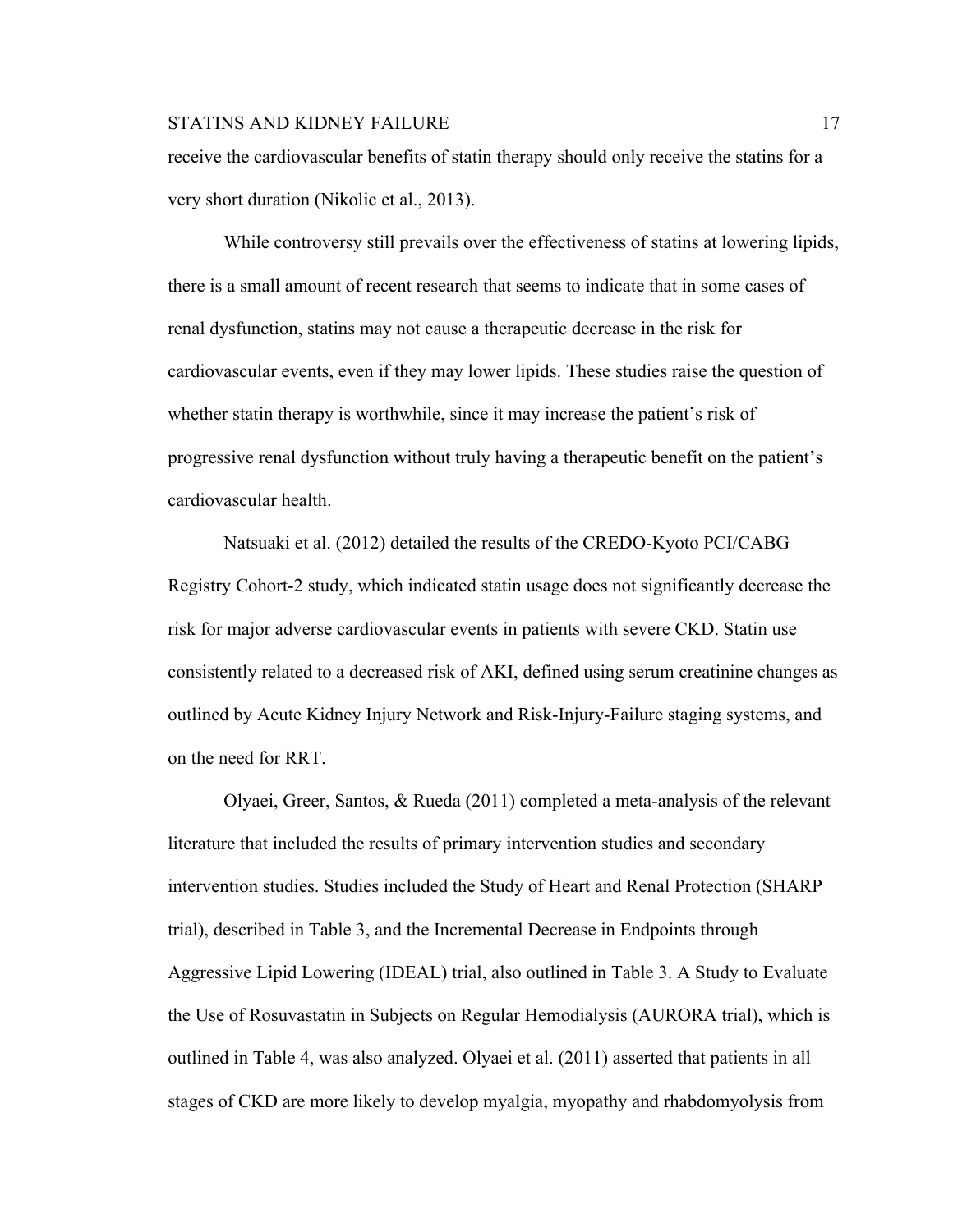statin therapy than patients who do not have some form of renal dysfunction; this study also concluded that CKD patients who are taking statins to lower their cholesterol should receive the lowest possible dose (Olyaei et al., 2011).

The question remains: if myopathy and renal damage are valid concerns for those taking statins, how can healthcare providers advocate for their patients' safety? In a recent article depicting their retrospective research study, Sai et al. (2013) advocated a standardized detection algorithm, which would allow physicians and other healthcare providers to detect statin-induced myopathy (SIM) based on the electronic medical record (EMR). The researchers collected data from the EMRs of 5,109 patients who had taken statins. They monitored the EMRs for changes including increased creatine kinase (CK) and were able to accurately detect five cases of suspected SIM (Sai et al., 2013). Such an algorithm may make it possible for conditions such as rhabdomyolysis to be diagnosed earlier than they would be otherwise, so they can be treated earlier and cause less longterm damage to the renal system.

#### **Possible Effectiveness of Statin Therapy in Renal Patients**

Some studies of statin therapy in renal patients suggest that the benefits of statin therapy are significant enough to warrant statin use even in patients with various types of renal dysfunction. Among these, the Study of Heart and Renal Protection (SHARP trial) and Incremental Decrease in Endpoints through Aggressive Lipid Lowering (IDEAL trial) stand out as the most prominent clinical trials. The IDEAL trial, in particular, which was published in 2010, is still held up as a relevant research study in the discussion of statin therapy in renal patients. Below, Table 3 outlines the results of various studies, describing the data collection methods and the findings.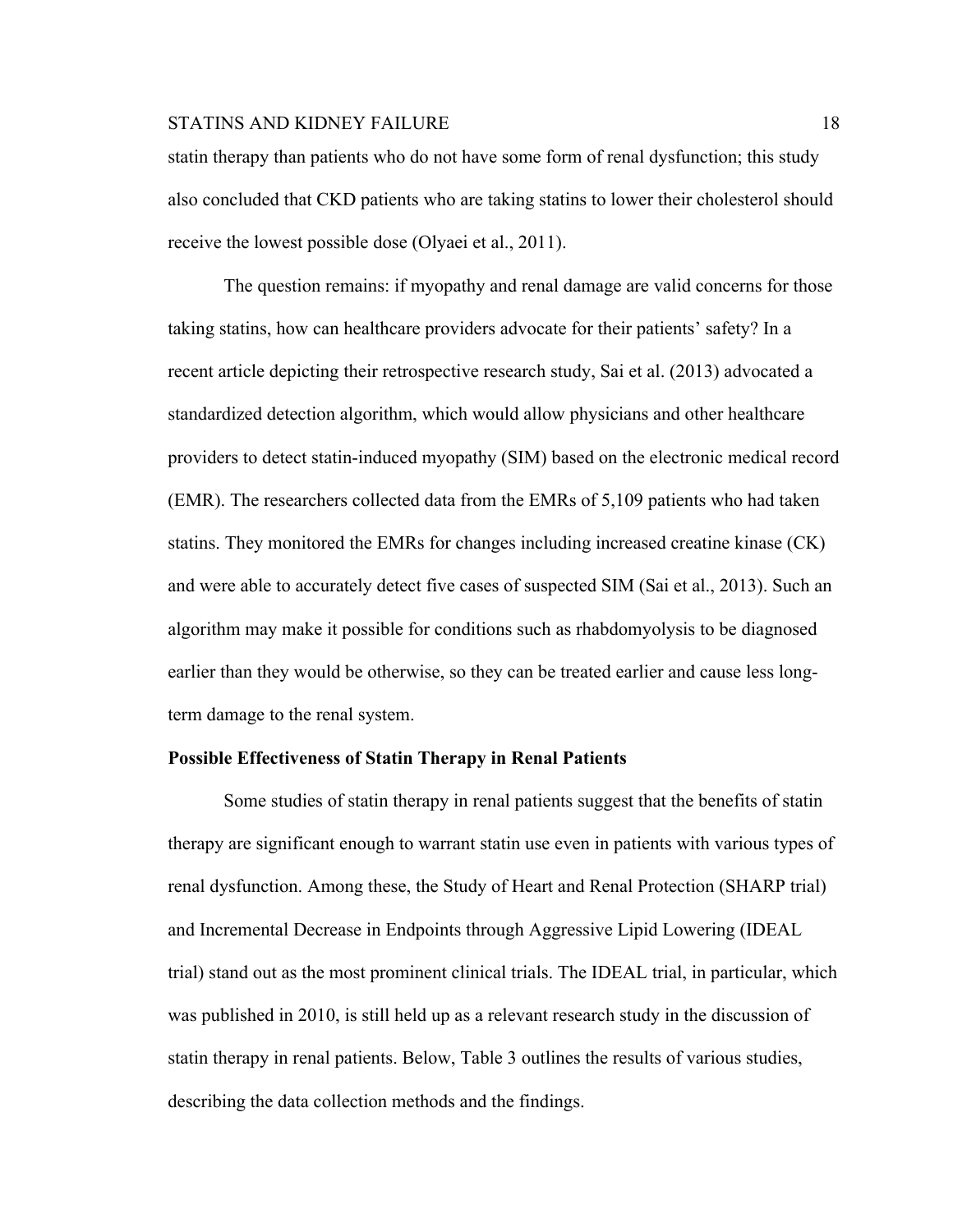| patients with renal dysfunction                                                           |                                                                                                                                                                                                                                      |                                                                                                                                                 |                                                                                          |                                                                                                                                                                                                                                                          |                                                    |  |
|-------------------------------------------------------------------------------------------|--------------------------------------------------------------------------------------------------------------------------------------------------------------------------------------------------------------------------------------|-------------------------------------------------------------------------------------------------------------------------------------------------|------------------------------------------------------------------------------------------|----------------------------------------------------------------------------------------------------------------------------------------------------------------------------------------------------------------------------------------------------------|----------------------------------------------------|--|
| Study/                                                                                    | Population                                                                                                                                                                                                                           | Intervention/                                                                                                                                   | Comparison                                                                               | Outcome                                                                                                                                                                                                                                                  | <b>Time</b>                                        |  |
| Year                                                                                      |                                                                                                                                                                                                                                      | <b>Methods</b>                                                                                                                                  |                                                                                          |                                                                                                                                                                                                                                                          |                                                    |  |
| The<br><b>SHARP</b><br>trial/<br>2011                                                     | Patients with<br>preexisting CKD<br>and no known<br>history of MI or<br>coronary<br>revascularization<br>33% of total<br>study population<br>was receiving<br>maintenance HD<br>or PD<br>$N=9,270;$<br>$40-70+$ years;<br>37% female | Randomized,<br>double-blind<br>study<br>4,650<br>patients<br>received a<br>combination<br>of<br>simvastatin<br>plus<br>ezetimibe                | Control<br>group of<br>4,620<br>patients<br>received a<br>matching<br>placebo            | The experimental<br>group had a 17%<br>reduction in major<br>atherosclerotic<br>events<br>There were no<br>statistically<br>significant<br>differences between<br>the results of<br>participants on<br>dialysis and those<br>who were not on<br>dialysis | $4 - 9$<br>year<br>follow<br>-up<br>period         |  |
| The<br><b>IDEAL</b><br>trial/<br>2005                                                     | Patients with<br>history of MI<br>who underwent<br>statin therapy for<br>elevated serum<br>cholesterol levels<br>between 1999<br>and 2005<br>$N=8,888;$<br>52-71 years;<br>19% female                                                | Open-label,<br>blinded, end-<br>point,<br>randomized,<br>controlled<br>trial<br>4,439<br>patients<br>received 80<br>mg<br>atorvastatin<br>daily | Comparison<br>group of<br>4,449<br>patients<br>received 20<br>mg<br>simvastatin<br>daily | Atorvastatin users<br>had lower mean<br>LDL levels than<br>simvastatin users<br>898 atorvastatin<br>users experienced a<br>coronary event<br>during therapy,<br>versus $1,059$<br>simvastatin users                                                      | Media<br>n 4.8-<br>year<br>follow<br>-up<br>period |  |
| The<br><b>CREDO</b><br>-Kyoto<br>PCI/CA<br><b>BG</b><br>Registry<br>Cohort-<br>2/<br>2012 | Patients with<br>advanced CKD<br>undergoing<br>coronary<br>revascularization<br>$N=14,706;$<br>53-75 years;<br>28% female                                                                                                            | Retrospectiv<br>e cohort<br>study<br>7,228<br>patients<br>received<br>statin therapy                                                            | Control<br>group of<br>7,478<br>patients did<br>not receive<br>statin<br>therapy         | Statin users without<br>CKD and with mild<br>CKD had a<br>significantly<br>decreased incidence<br>of major adverse<br>cardiovascular<br>events<br>There was no<br>significant risk                                                                       | 699-<br>1,245<br>day<br>follow<br>-up<br>period    |  |

**Table 3** Studies that suggest the effectiveness of statins in lowering cardiovascular risk for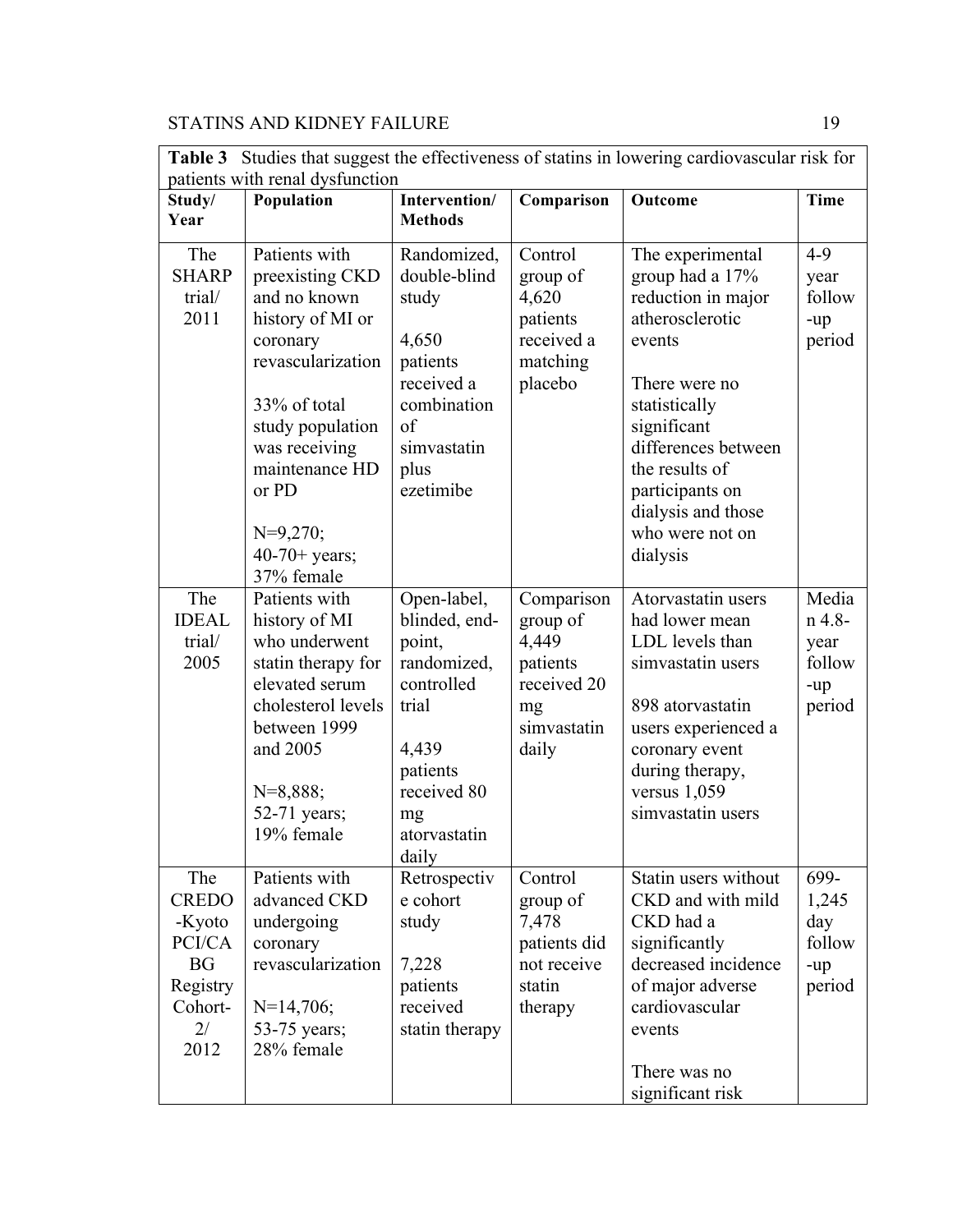|              |                   |                |              | decrease in patients |        |
|--------------|-------------------|----------------|--------------|----------------------|--------|
|              |                   |                |              | with severe CKD or   |        |
|              |                   |                |              | HD patients          |        |
| The          | Survivors of MI   | Patients       | Control      | Statin users with    | Follo  |
| <b>SWEDE</b> |                   | received       | group of     | stages 2-4 of renal  | w-up   |
| <b>HEART</b> | 178 patients      | statins at     | patients did | insufficiency had    | period |
| Registry     | received dialysis | discharge      | not receive  | improved one-year    |        |
| Study/       | prior to          | from MI-       | statins at   | survival rates       |        |
| 2011         | admission         | hospitalizatio | discharge    |                      |        |
|              |                   | n              |              |                      |        |
|              | $N=42,814$        |                |              |                      |        |

Baigent et al. (2011) detailed the findings of the randomized placebo-controlled study known as the SHARP trial. The SHARP trial studied 9,270 patients with CKD with no known history of MI or coronary revascularization who received either daily doses of simvastatin 20 mg plus ezetimibe 10 mg or a matching placebo. 4,650 patients received the combination-drug, whereas 4,620 patients received a placebo. Researchers followed up with these patients after an average period of 4.9 years since the beginning of the trial to monitor for the occurrence of a first-time major atherosclerotic event, which was predefined by the study as a nonfatal myocardial infarction or coronary death, nonhemorrhagic stroke, or any arterial revascularization procedure. Patients who received the simvastatin-ezetimibe combination experienced a 17% proportional reduction in major atherosclerotic events. Only 131 of the patients who took the simvastatin-ezetimibe combination medication experienced non-hemorrhagic stroke, as compared to 174 of the patients who took the placebo. Likewise, only 284 patients who received simvastatinezetimibe therapy required arterial revascularization procedures as opposed to 352 of the patients who received the placebo. Baigent et al. (2011) therefore concluded simvastatin effectively reduced the risk of cardiovascular events in CKD patients when paired with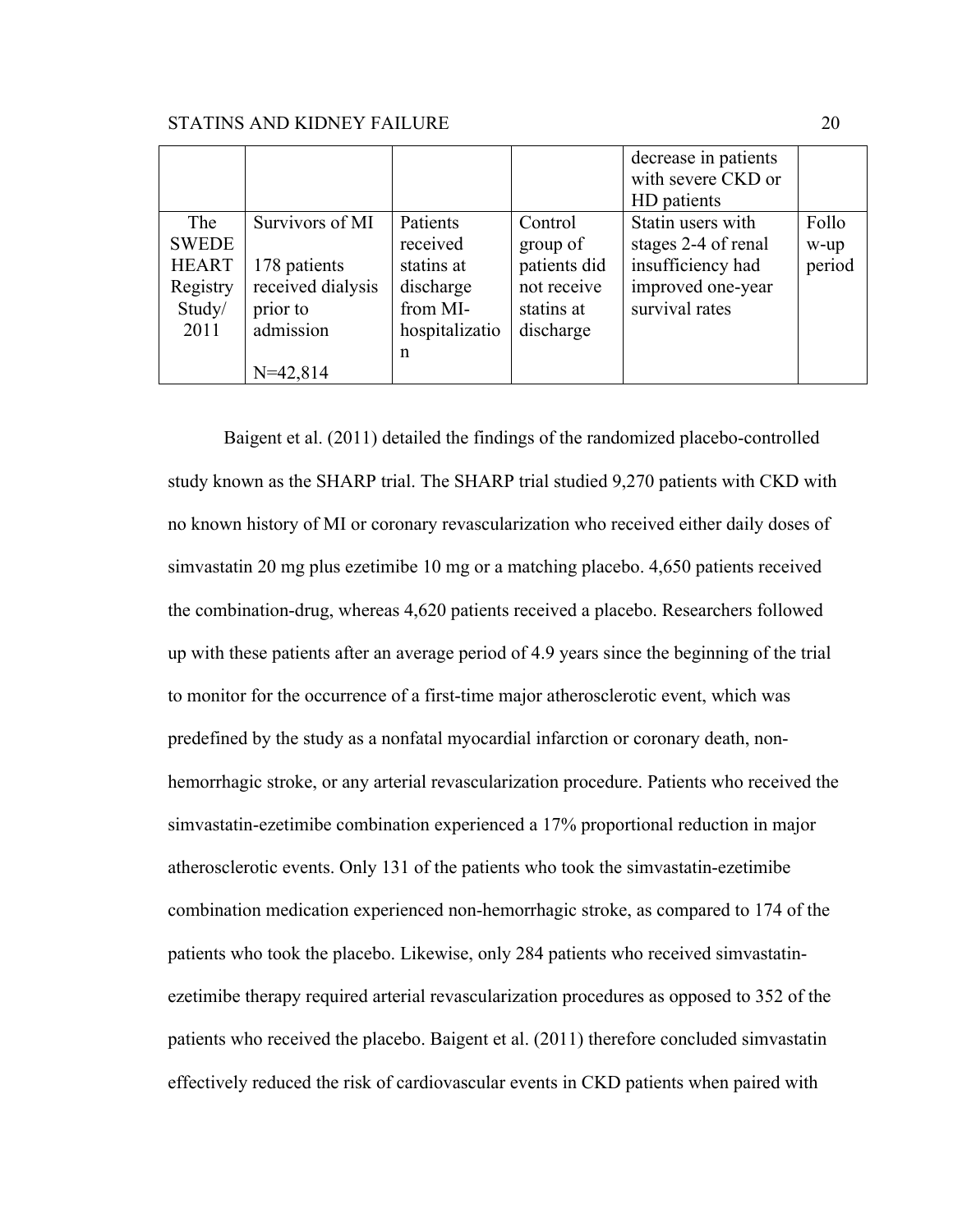ezetimibe; these researchers therefore recommend the use of this particular statin combination drug for lowering cholesterol in patients with CKD.

The findings from the SHARP trial are highly respected in the medical community and have integrated themselves in many cases into evidence-based practice (EBP) related to statin therapy. A systematic review and meta-analysis by Palmer et al. (2012) asserted that SHARP had a low risk of reporting bias, which reaffirms its credibility. In their discussion, however, Palmer et al. pointed out that dialysis patients who receive statins do not have a clear clinical reduction in major cardiovascular events, a fact that appears to contradict SHARP's findings (Palmer et al., 2012).

Numerous articles and reviews have been published on the findings from the SHARP trial, with different conclusions made in each case. Auer et al. (2014) recently analyzed the findings from the SHARP trial and came to the conclusion that there is a need for further research regarding statin-caused myopathy. They reiterated the concern that statin-related myopathy and renal dysfunction will only increase as more and more people receive statin therapy (Auer et al., 2014). In contrast, Jenkins and Goldsmith (2012) published an analysis of the SHARP trial that concluded the benefits of statin therapy warrant that CKD patients should undergo prophylactic statin therapy, regardless of whether their LDL cholesterol levels are high, since CKD patients are inherently predisposed to atherosclerosis and cardiovascular events. An analysis of the SHARP trial by Holme et al. (2011) suggested that in CKD patients statin therapy may decrease risk for some particular types of cardiovascular events, while not decreasing the risk of major coronary events; in contrast, statin therapy in non-CKD patients decreases the risk for major coronary events, as well as all other cardiovascular events except stroke.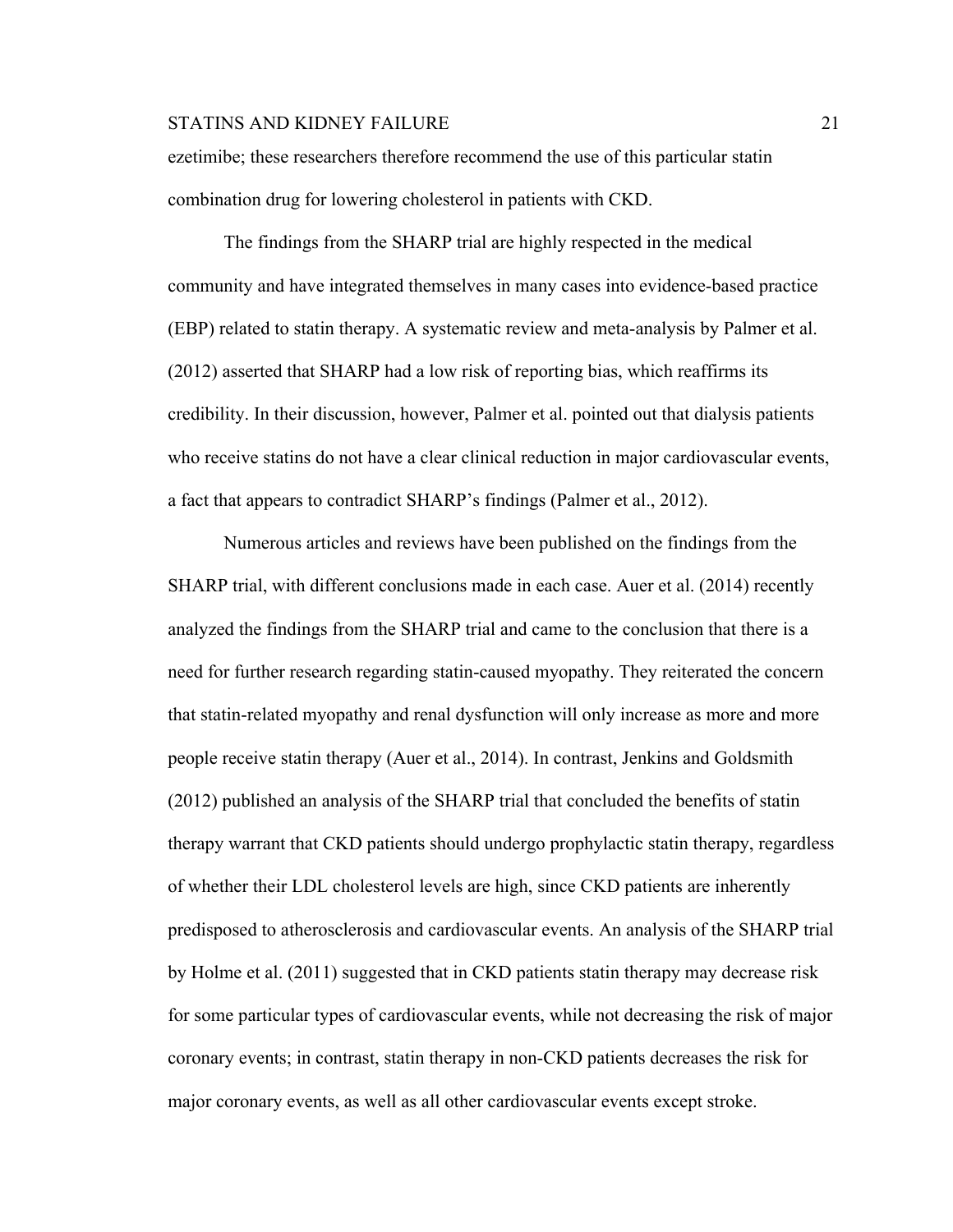Bae et al. (2012) performed a retrospective cohort study that included the analysis of 12,636 patients with acute myocardial infarction (AMI) in the Korea AMI Registry from 2005 to 2008. Of the patients in the registry, 93% had coronary angiography and 91% of the patients who had coronary angiography had percutaneous coronary intervention (PCI) as well. This study revealed that patients who took beta-blockers, angiotensin-converting enzyme inhibitors (ACEIs) or angiotensin II receptor blockers with statins had a significantly lower risk of major adverse cardiac events in the onemonth and one-year follow-up periods. According to the findings of this study, statins might effectively decrease risk for major adverse cardiovascular events; this study also asserted that patients' estimated glomerular filtration rate (eGFR) can be used as an indicator of their risk for mortality related to cardiovascular events (Bae et al., 2012).

In 2011, Szummer et al. completed a retrospective cohort study that confirmed statin therapy after a MI is effective in decreasing the incidence of death from cardiovascular events and in protecting against renal dysfunction and failure from AKI and CKD. The researchers analyzed data from the national SWEDEHEART Registry related to 42,814 consecutive MI survivors who did not take statin therapy prior to hospitalization for their MIs. They found that patients in the early stages of CKD had a significant decrease in their overall mortality. The study published by Szummer et al. (2011) also indicated that statins might have the potential for improving the one-year survival rate of patients who are in stages 2-4 of kidney failure.

Lim et al. (2012) conducted a study that supported the use of statins in patients with various types of renal dysfunction including CKD, since this study found statin therapy improved outcomes in CKD patients. The researchers studied a retrospective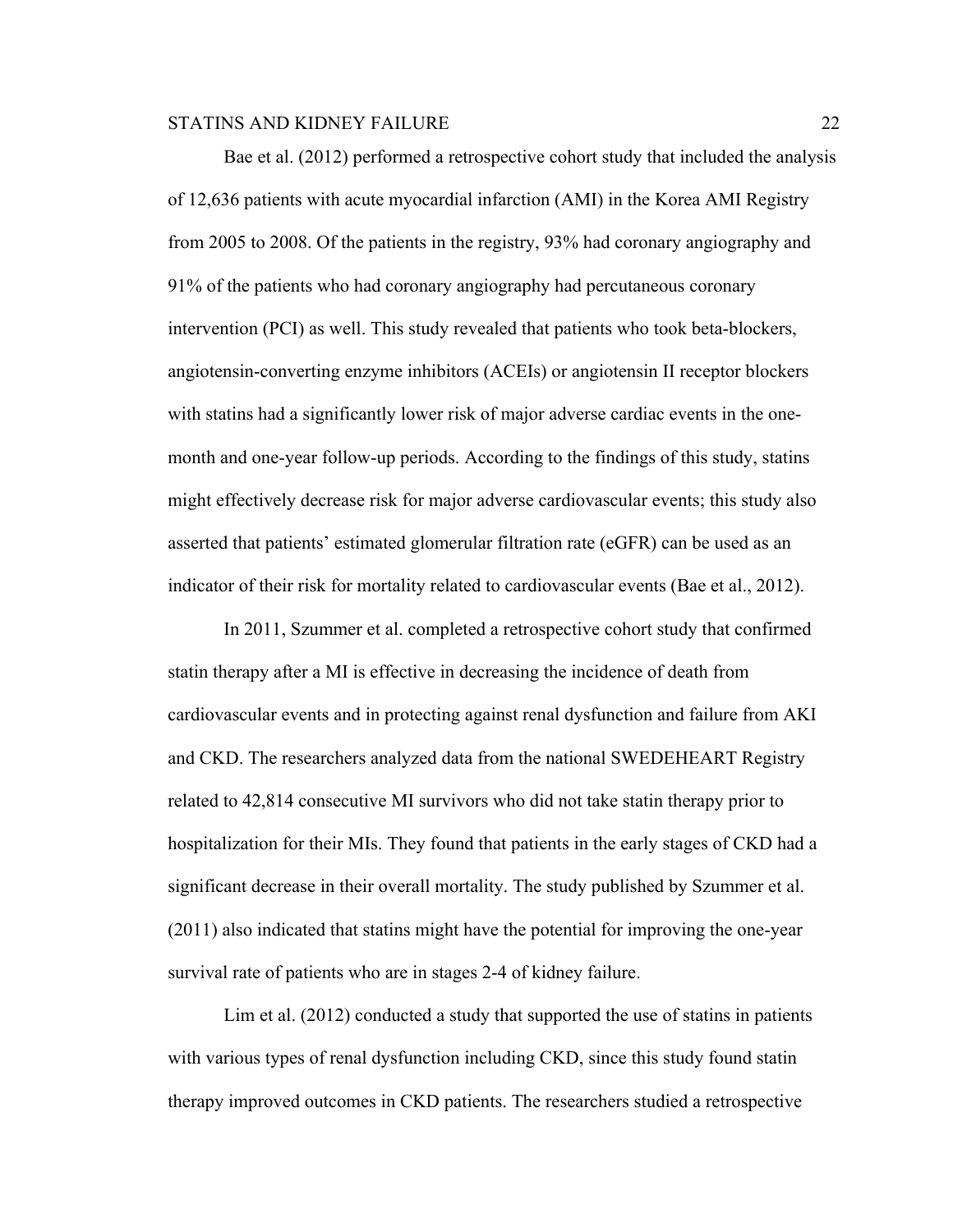cohort of 12,853 patients with AMI. They divided the cohort into four different groups: those who did not have any form of renal dysfunction and received statins, those who neither received statin therapy nor had renal dysfunction, those who both received statin therapy and had renal dysfunction, and those who had renal dysfunction but did not have renal dysfunction. The researchers then analyzed the separate groups for the primary end points of death and hospitalization complications, as well as secondary end points of MACE during the one-year post-AMI follow-up period. The study revealed that both patients with renal dysfunction and patients who did not have renal dysfunction experienced a decrease in the incidence of MACE during the follow-up period. Lim et al. (2012) therefore concluded that statin therapy could be beneficial for both patients with and without renal dysfunction. One limitation of this study is the fact that renal dysfunction was not clearly defined and may have only included patients in the very early stages of CKD, which would have impacted the results of the study.

A systematic review and meta-analysis of various studies with CKD patients who took statins revealed some interesting findings. Palmer et al. (2012) discussed the findings of trials such as SHARP, AURORA, and 4D (Deutsche Diabetes Dialyse Studie). The researchers concluded that based on the latest research findings, statin therapy in CKD patients who are in the early stages of the disease and do not yet require dialysis can reduce cardiovascular events and mortality (Palmer et al., 2012).

Most of the reviewed studies agreed that although statin use may potentially be helpful for patients in stages 2-4 of CKD, patients on dialysis or other forms of renal replacement therapy (RRT) may derive little to no cardiovascular benefit from statin use and may in fact do themselves more harm than good.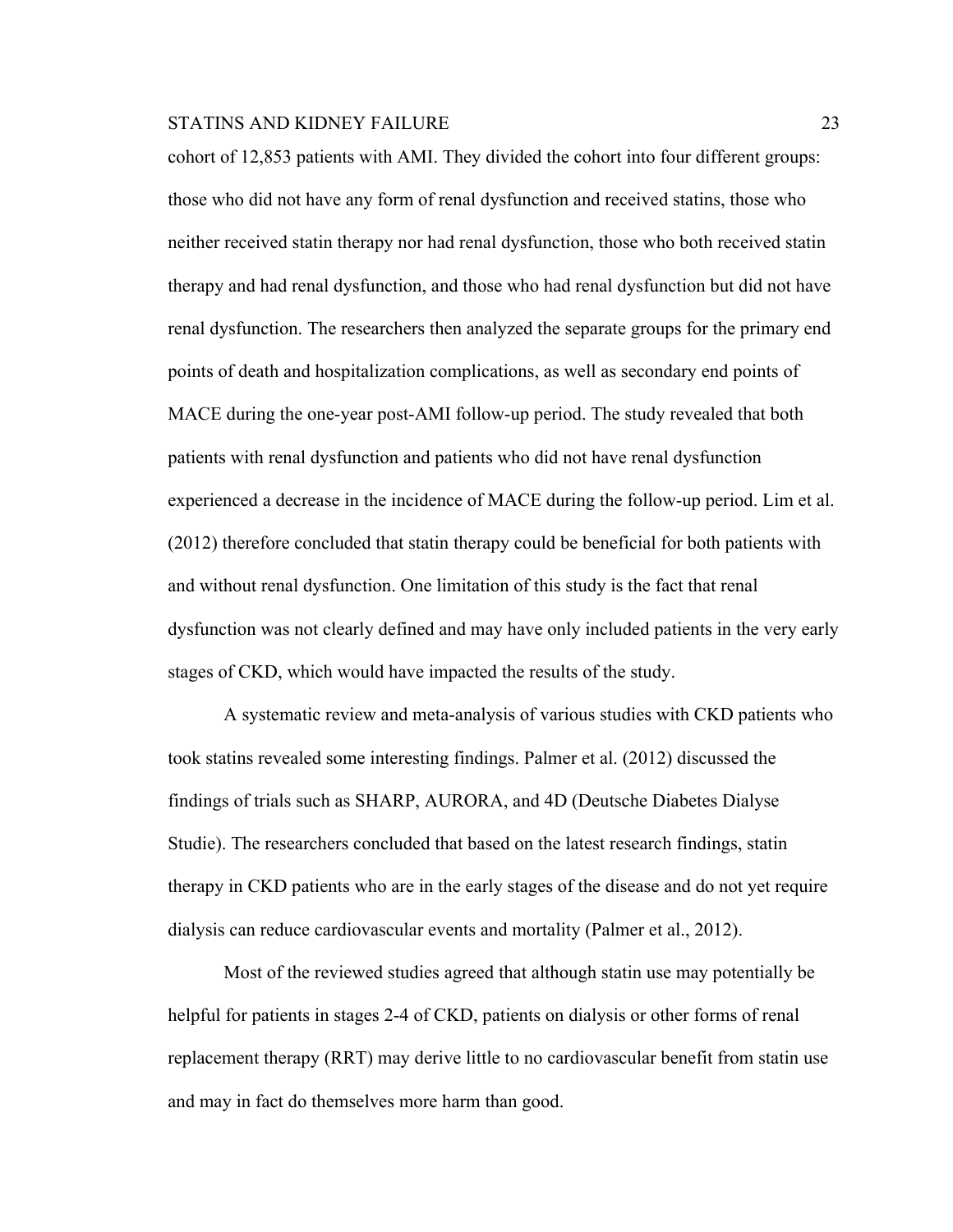## **Possible Ineffectiveness of Statin Therapy in Renal Patients**

Although some research seems to support statin therapy's efficacy and safety for patients with renal impairment, other studies are not so supportive. At any rate, the overwhelming majority of studies have suggested that patients with ESRD, and particularly those on HD, might not experience the desired effects of these drugs. Also, the risks of causing a preexisting renal dysfunction to progress further may outweigh the benefits of statin therapy for patients who may not even have ESRD but have some level of renal impairment. Below, Table 4 describes the various studies that suggest statin therapy may be ineffective in patients with renal dysfunction, as well as the datacollecting methods and study outcomes.

|                                        |                                                                                                                                              |                                                                                                                                                                                                                                      |                                                              | Table 4 Studies that suggest statins are ineffective in lowering cardiovascular risk for                                                                                                                                                                                                                                                                             |                                           |  |  |  |
|----------------------------------------|----------------------------------------------------------------------------------------------------------------------------------------------|--------------------------------------------------------------------------------------------------------------------------------------------------------------------------------------------------------------------------------------|--------------------------------------------------------------|----------------------------------------------------------------------------------------------------------------------------------------------------------------------------------------------------------------------------------------------------------------------------------------------------------------------------------------------------------------------|-------------------------------------------|--|--|--|
| patients with renal dysfunction        |                                                                                                                                              |                                                                                                                                                                                                                                      |                                                              |                                                                                                                                                                                                                                                                                                                                                                      |                                           |  |  |  |
| Study/<br>Year                         | Population                                                                                                                                   | Intervention/<br><b>Methods</b>                                                                                                                                                                                                      | Comparison                                                   | Outcome                                                                                                                                                                                                                                                                                                                                                              | <b>Time</b>                               |  |  |  |
| The<br><b>AURORA</b><br>trial/<br>2009 | Patients<br>with ESRD<br>who had<br>received<br>routine HD<br>for at least<br>three<br>months<br>$N=2,776$<br>$50-80$ years<br>38%<br>female | Randomized,<br>double-blinded<br>placebo-<br>controlled<br>multicenter trial<br>study<br>Patients in the<br>experimental<br>group received<br>rosuvastatin as<br>primary<br>prevention<br>against a major<br>cardiovascular<br>event | Patients in<br>the control<br>group<br>received a<br>placebo | Experimental group<br>had 43% reduction in<br>LDL-C level and<br>27% reduction in<br>total cholesterol<br>levels<br>No statistically<br>significant decrease<br>in the incidence of a<br>major cardiovascular<br>event (defined as<br>nonfatal MI, nonfatal<br>stroke, or death<br>related to<br>cardiovascular<br>disease)<br>396 rosuvastatin<br>users had a major | Three-<br>year<br>follow<br>-up<br>period |  |  |  |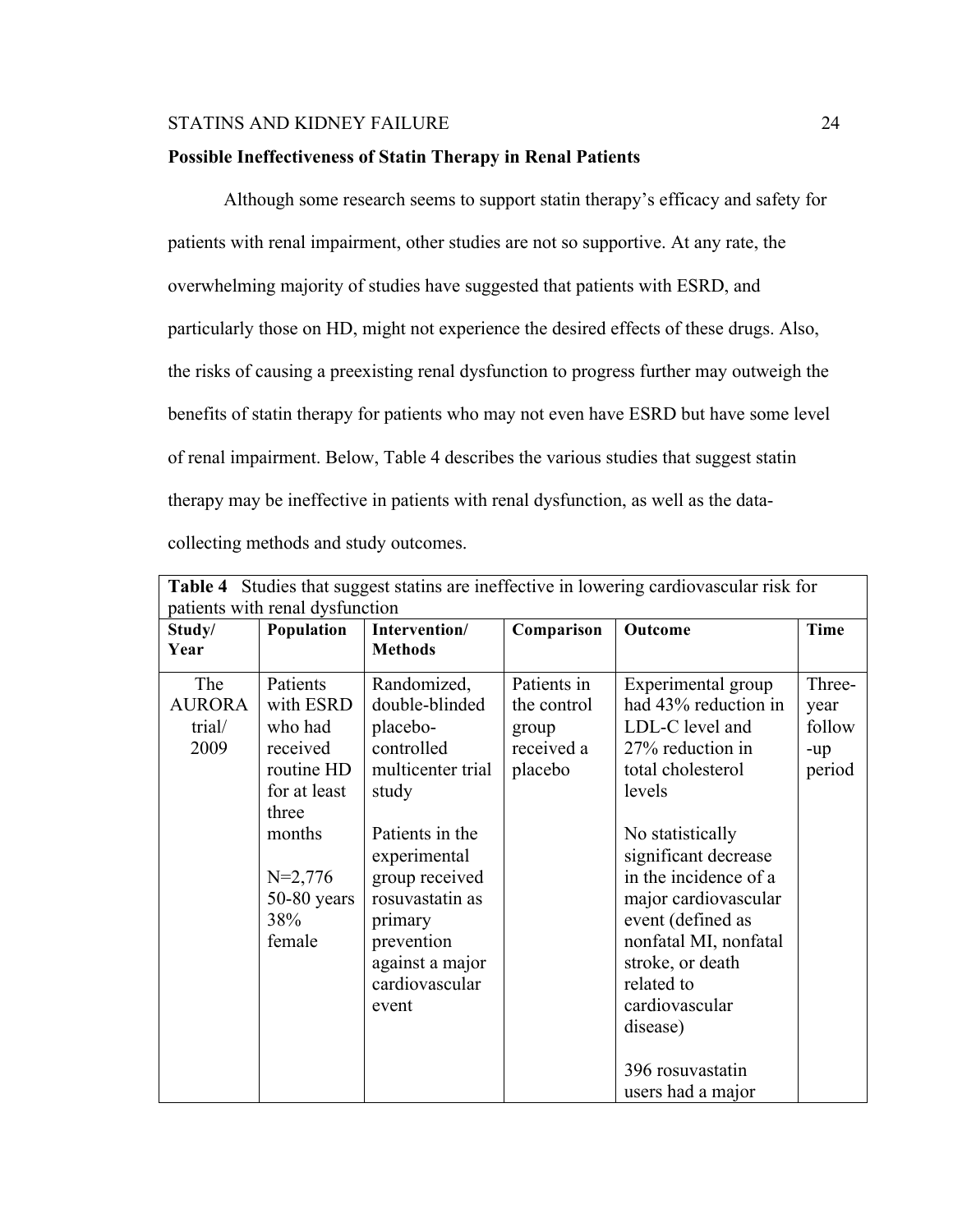|                                                                         |                                                                                                                                                                                            |                                                                                                                                                 |                                       | cardiovascular event;<br>408 placebo users<br>had a major<br>cardiovascular event      |                                         |
|-------------------------------------------------------------------------|--------------------------------------------------------------------------------------------------------------------------------------------------------------------------------------------|-------------------------------------------------------------------------------------------------------------------------------------------------|---------------------------------------|----------------------------------------------------------------------------------------|-----------------------------------------|
| The 4D<br>Study<br>(Deutsche<br>Diabetes<br>Dialyse<br>Studie)/<br>2005 | Patients<br>with type 2<br>diabetes<br>mellitus<br>who had<br>received<br>HD for<br>more than<br>two years<br><b>Baseline</b><br>cholesterol<br>was<br>between 80<br>and $90$<br>$N=1,255$ | Randomized,<br>multi-centered,<br>double-blinded,<br>placebo-<br>controlled<br>prospective<br>study<br>619 patients<br>received<br>atorvastatin | 636 patients<br>received a<br>placebo | There was no<br>significant reduction<br>in the risk of major<br>cardiovascular events | Two-<br>year<br>follow<br>-up<br>period |

#### **Risks versus Benefits of Statin Use in Renal Patients**

Much debate exists regarding the safety and efficacy of the statin HMG-CoA Reductase Inhibiting medications in relation to the kidneys. An issue of particular concern is the question of whether these medications may potentially protect the kidneys from damage and thereby slow the progression of CKD, possibly increasing longevity. Another area of ambiguity is that of the effectiveness of these medications in lowering cholesterol and preventing adverse cardiovascular events for patients with various forms of renal dysfunction, including AKI and CKD. Based on the evidence that is currently available, it is safe to say that statin usage may have limited safety and efficacy in treating hyperlipidemia in patients with renal dysfunction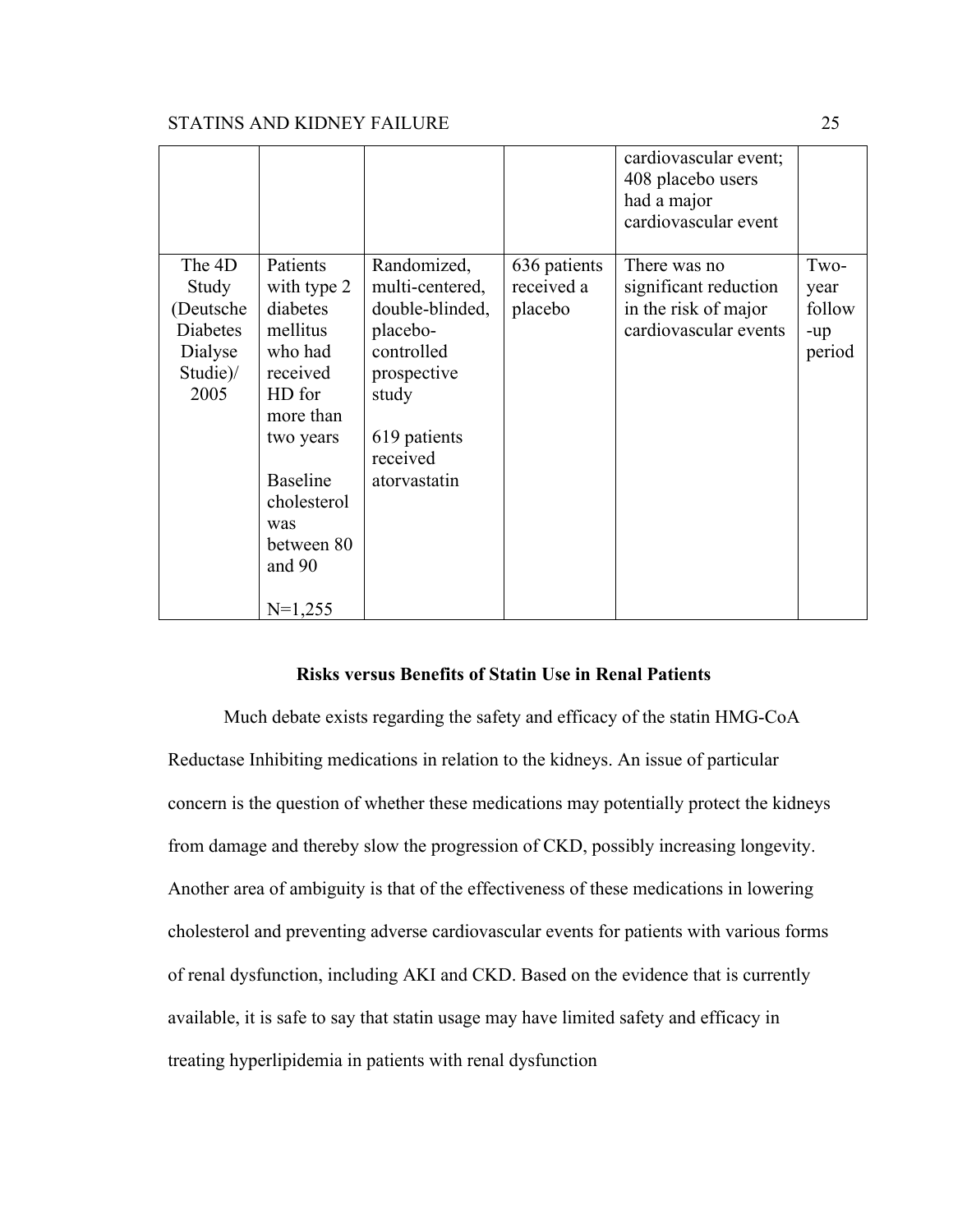#### **Ethical Considerations**

Although the researchers obtained informed consent before conducting the study, the SHARP and AURORA trials, like so many other trials, raise several ethical considerations; namely, is it ethical for researchers to experiment with patients' lives by giving them a placebo–and exempting them from getting what is more likely an effective treatment? This question is not an easy one, but the researchers for any study should consider it before proceeding with the study. Certain study designs may also help eliminate the ethical dilemma raised by studies that provide participants with a placebo instead of an equally effective therapy. According to Sullivan (2011), a trial that utilizes an equally effective medication considered the standard of care instead of a placebo is called an active-controlled trial. An active-controlled trial would be ethically appropriate in cases of hypercholesterolemia in which medication is necessary; patients in the control group would still receive treatment for their hypercholesterolemia while serving as the comparison for groups receiving the statin medications.

#### **Method**

This integrative review incorporated a search of several nursing and medical databases, including CINAHL and PubMed, for randomized controlled trials and metaanalyses of recent trials. As Table 5 shows, the search used the key words: *statins*, *HMG-CoA Reductase Inhibitors, renal insufficiency, AKI, rhabdomyolysis, statin-caused myopathy, renal failure,* and *CKD*. Phrases paired various types of renal insufficiency with the two names used to identify the statin drugs: statins and HMG-CoA Reductase Inhibitors. The most productive searches were those using the phrases: *CKD and statins*, *CKD and HMG-CoA Reductase Inhibitors*, *AKI and statins, AKI and HMG-CoA*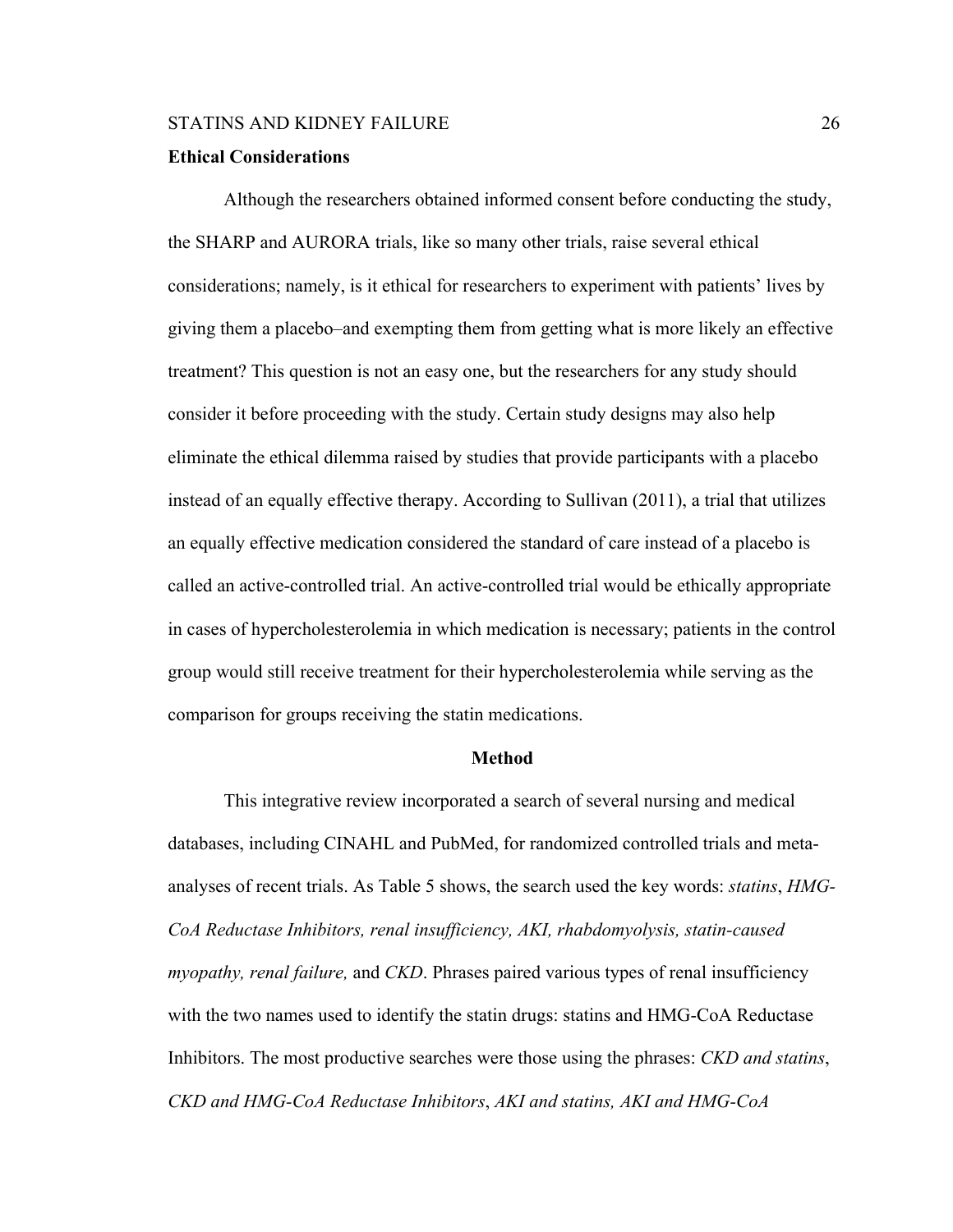*Reductase Inhibitors, renal insufficiency and statins, renal insufficiency and HMG-CoA Reductase Inhibitors, rhabdomyolysis and statins,* and *rhabdomyolysis and HMG-CoA Reductase Inhibitors.* A total of 563 articles surfaced. Of the articles that surfaced, only 30 articles fit the two-fold selection criteria of patients with CKD who have taken statins *or* patients who have taken statins and developed AKI, which later led to increased risk for CKD.

|                                                                                                                                                                                          | <b>Table 5</b> Search Results |             |                                                                              |            |       |                      |
|------------------------------------------------------------------------------------------------------------------------------------------------------------------------------------------|-------------------------------|-------------|------------------------------------------------------------------------------|------------|-------|----------------------|
| Key Search Terms<br>$(2010-2015)$                                                                                                                                                        | Cochrane<br>Review            | <b>OVID</b> | <b>EBSCO</b> host<br>(CINAHL;<br>Nursing $&$<br>Allied Health<br>Collection) | Pub<br>Med | Total | Relevant<br>Articles |
| <b>HMG-CoA Reductase</b><br>Inhibitor, statin, renal<br>insufficiency, renal<br>failure, chronic kidney<br>disease, acute kidney<br>injury, statin-caused<br>myopathy,<br>rhabdomyolysis | 8                             | 224         | 247                                                                          | 84         | 563   | 30                   |

#### **Study Selection**

Studies were selected based on their relevance to the topic of statins and their relationship to renal impairment and CKD. Studies of patients with CKD who used statins were included, as were studies of patients with AKI who used statins. Studies of patients who developed renal insufficiency, AKI, or CKD with a possible relation to the use of statins were also included. Studies that discussed statin therapy apart from renal dysfunction were excluded. Studies of statin use in patients who did not have renal dysfunction, either prior to statin use or related to statin-caused myopathy were excluded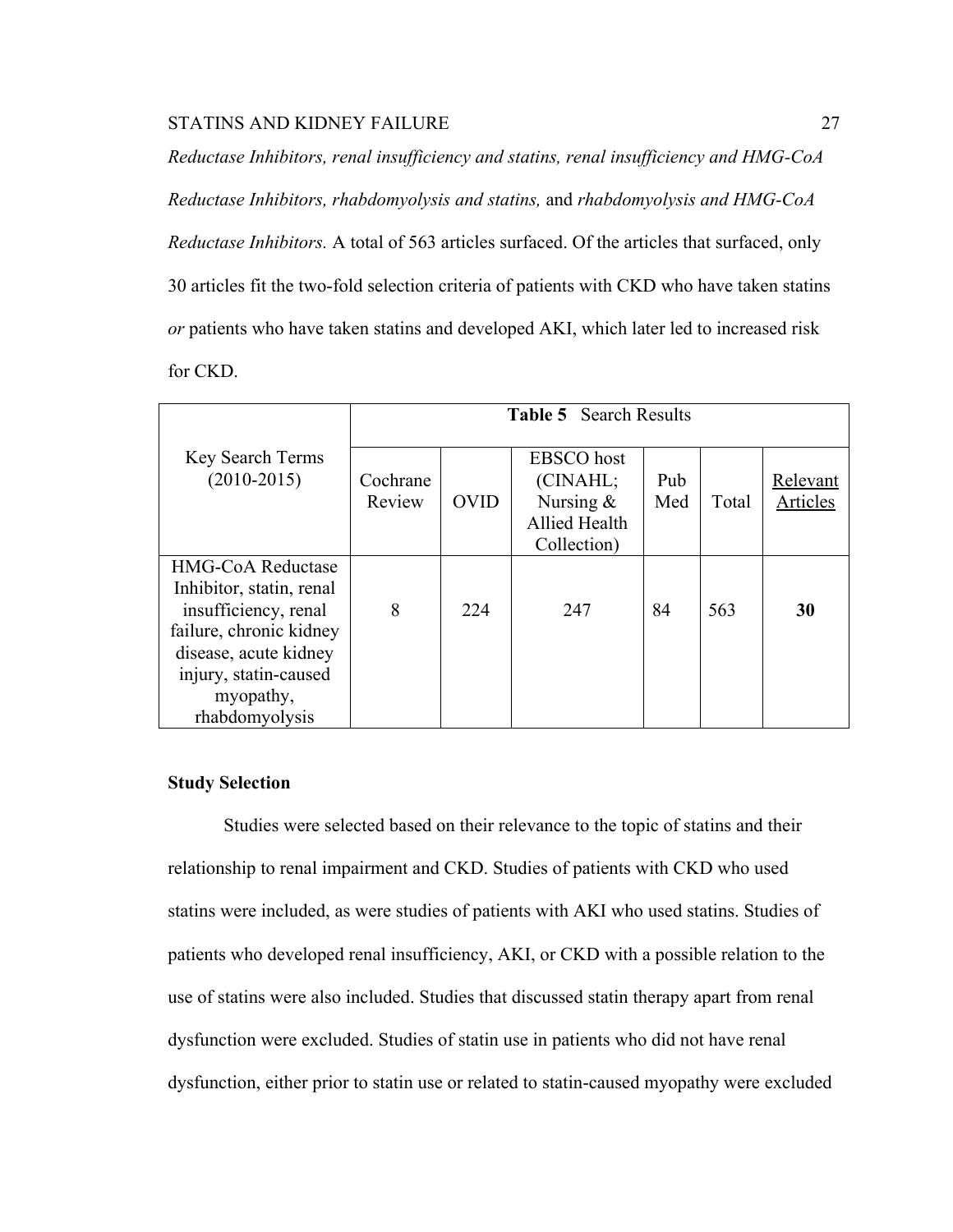as well. Studies with a sample size of less than 40 were also excluded. Data extraction occurred based on articles that depicted the following outcomes: rhabdomyolysis after statin therapy in CKD patients, myopathy after statin therapy in patients with renal impairment, AKI incidence related to statin therapy, AKI prevention related to statin therapy and reduction in cardiovascular disease-related mortality in CKD patients after statin therapy.

#### **Data Analysis**

Studies were analyzed and divided into groups based on whether the findings fit into one of the following categories: statins having a positive effect on patients' renal function, statins having a negative effect on patients' renal function, statins decreasing the risk of cardiovascular disease and/or mortality in patients with renal impairment, statins having no effect on the risk of cardiovascular disease and/or mortality in patients with renal impairment and statins increasing the risk of cardiovascular disease and/or mortality in patients with renal impairment. None of the analyzed studies suggest that statin therapy increases the risk of cardiovascular disease and mortality in patients with impaired renal function; therefore, this category was not included in the final integrative review.

#### **Implications for Nursing Practice**

An important consideration for nurses is the possibility of a reliable algorithm for detecting myopathy related to statin use, as discussed earlier. Such a tool may prove very useful in preventing serious renal damage before it occurs. If an algorithm becomes available, nurses should learn how to use it in daily practice so they can integrate this knowledge into their physical assessments of patients receiving statins and hopefully help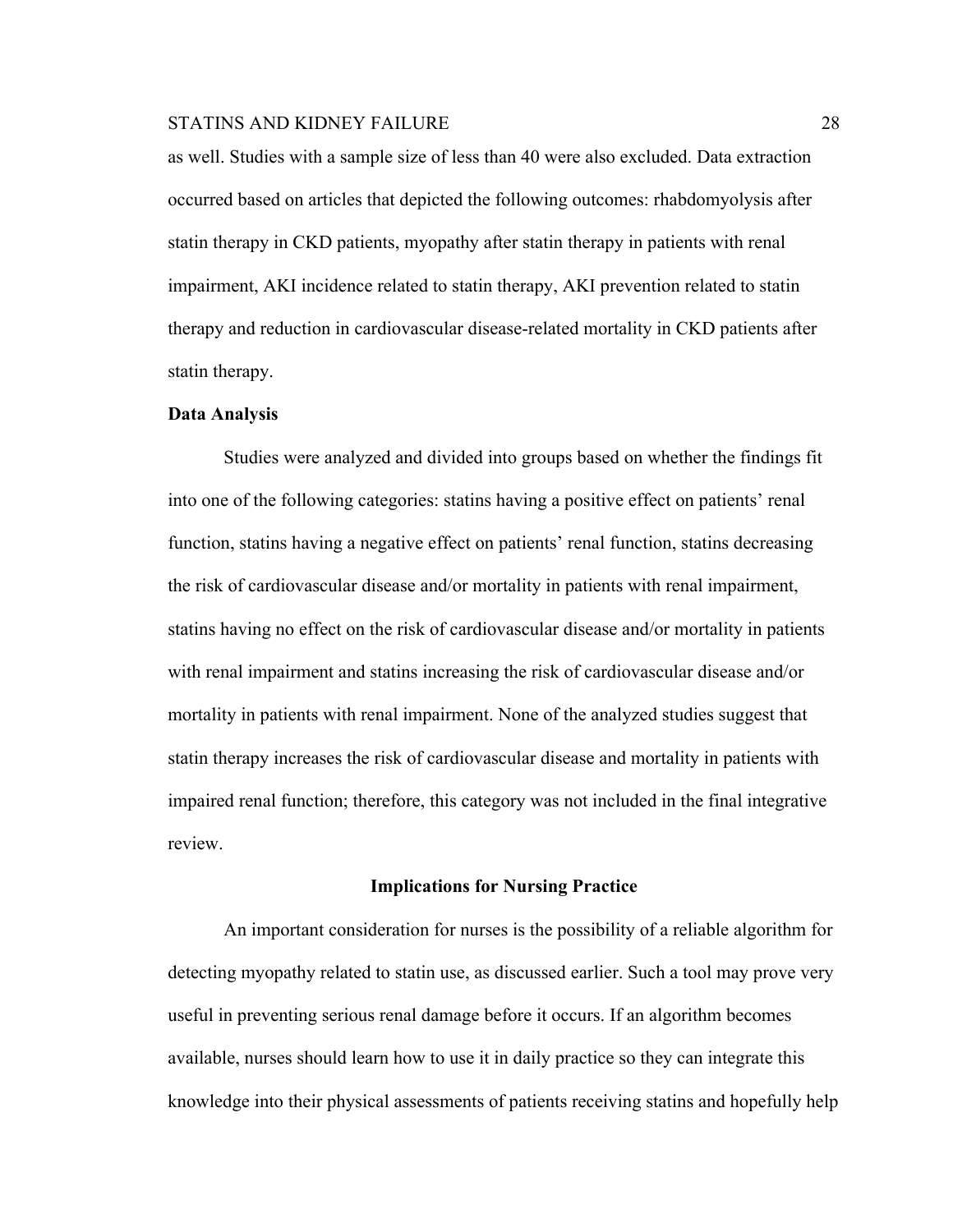to detect myopathies related to statin usage. Evidence-based practice can incorporate the use of a warning system in the EMR. An EMR warning system would be easy for nurses and other healthcare providers to use, while tracking CK levels and perhaps including renal-specific indicators such as creatinine clearance rate and blood urea nitrogen (BUN). A well-designed warning system might also incorporate basic laboratory data such as the complete blood count (CBC) and symptoms of myopathy such as myalgia, nausea and vomiting, fever, and tachycardia (Sai et al., 2013). With a proper warning system in the EMR, nurses could play a vital part in monitoring for renal injury and dysfunction while continuing to carry out their routine patient assessments and interventions. While an EMR warning system for statin-induced myotoxicity and renal dysfunction has not yet been extensively developed and implemented, healthcare providers may be able to design one in the near future that could help prevent needless renal dysfunction and morbidity.

Nurses also have a responsibility to educate patients about the medications they receive. Patient education should include teaching about the unique impact these medications may have on individual patients because of personal idiosyncratic factors such as CKD. Patients with CKD should learn that there are certain inherent risks if they choose to begin therapy with statin drugs. As shown in this integrative review, patients with preexisting renal dysfunction who take statin drugs may be more likely to experience further progression of their already-present renal dysfunction. There does not appear to be a difference in the impact of various statins on renal function. Although CKD and renal impairment does not contraindicate the use of statin therapy to treat hypercholesterolemia, healthcare providers should be prepared to educate these patients about the risks versus the benefits of statin therapy.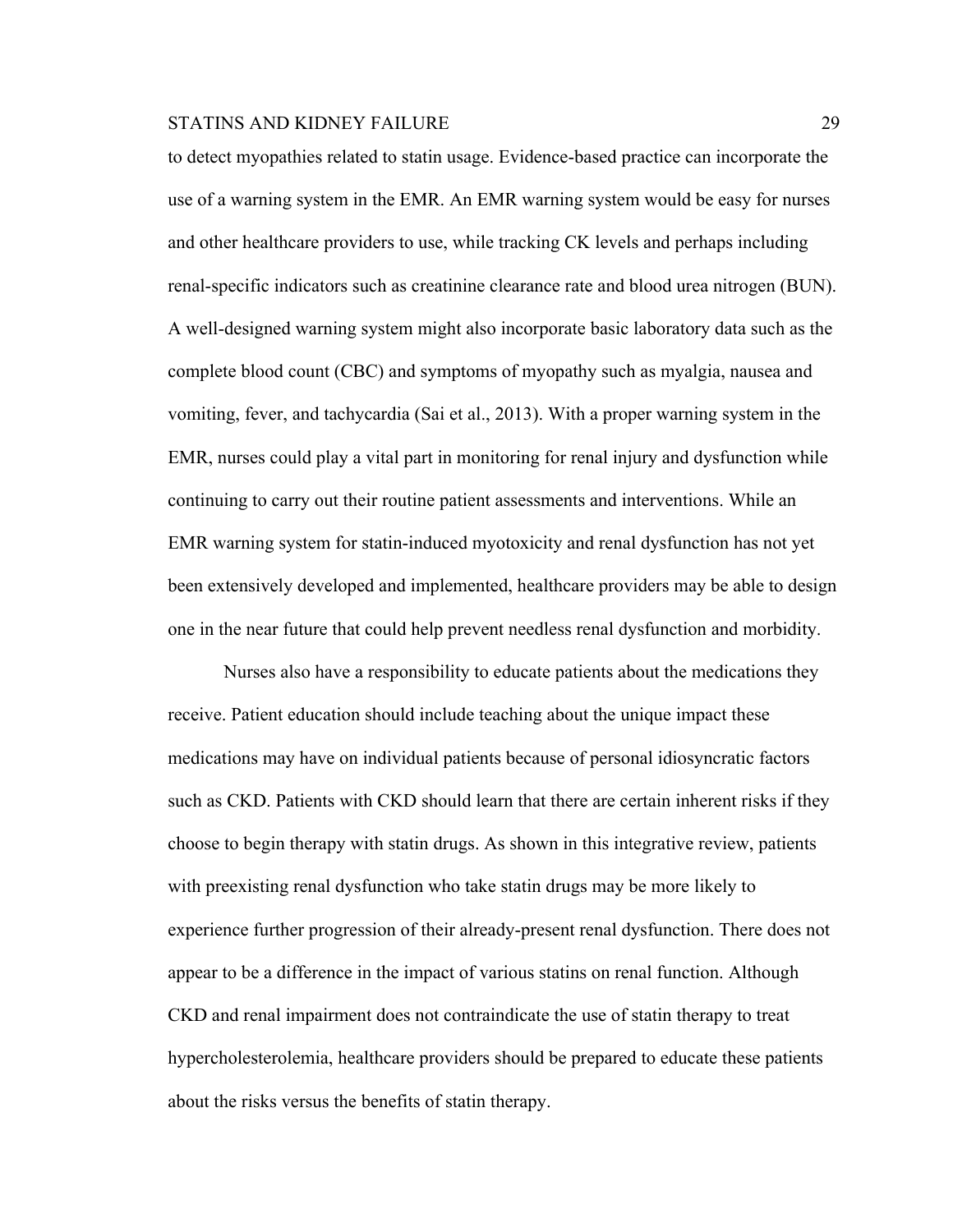Patients with renal impairment may also require dosage modification due to their impaired renal function, and nurses, as the healthcare providers who perform the last safety check prior to medication administration, need to be aware of this so that they will know to advocate for their patients and question an inappropriate dose for a patient with renal impairment. Since the nurses are often the last ones to see a medication's dosage before it is given and they are often the ones giving medications such as the statin medications in the hospital setting, it is important for them to know what the appropriate dosages are and how they would be modified in the case of renal dysfunction. Nurses should be aware of the risks of statin use for patients with CKD and other forms of renal dysfunction and they should be prepared to inform patients with renal dysfunction of these risks.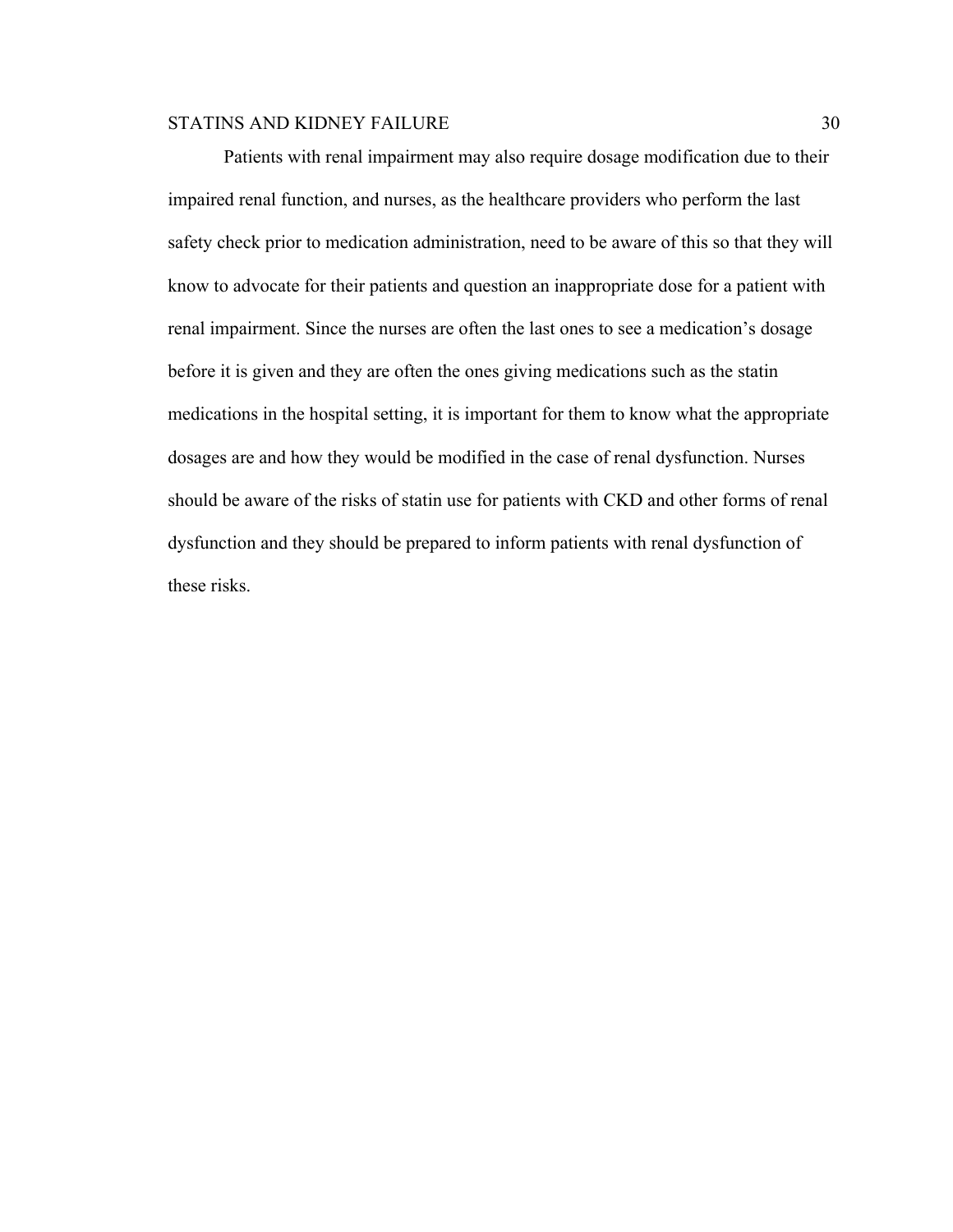## References

- Ahmad, Z. (2014). Statin intolerance. *The American Journal of Cardiology, 113,* 1765- 1771). doi: 10.1016/j.amjcard.2014.02.33
- Auer, J., Sinzinger, H., Franklin, B. & Berent, R. (2014). Muscle- and skeletal-related side effects of statins: Tip of the iceberg? *European Journal of Preventive Cardiology, 0*(00), 1-23. Doi: 10.1177/2047487314550804
- Bae, E.H., Lim, S.Y., Cho, K.H., Choi, J.S., Kim, C.S., Park, J.W. et al. (2012). GFR and cardiovascular outcomes after acute myocardial infarction: Results from the Korea Acute Myocardial Infarction Registry. *American Journal of Kidney Diseases, 59*(6), 795-802. doi: 10.1053/j.ajkd.2012.01.016
- Baigent, C., Landray, M.J., Reith, C., Emberson, J., Wheeler, D.C., Tomson, C. et al. (2011). The effects of lowering LDL cholesterol with simvastatin plus ezetimibe in patients with chronic kidney disease (Study of Heart and Renal Protection): a randomised placebo-controlled trial. *Lancet, 377,* 2181-2192. doi:

10.1016/S0140-6736(11)60739-3

Brunelli, S.M., Waikar, S.S., Bateman, B.T., Chang, T.I., Lii, J., Garg, A.X. et al. (2012). Preoperative statin use and postoperative acute kidney injury. *American Journal of Medicine, 125*(12), 1195-1204. Retrieved from EBSCO database (CINAHL Plus with Full Text) on the World Wide Web: http//www.Ebsco.com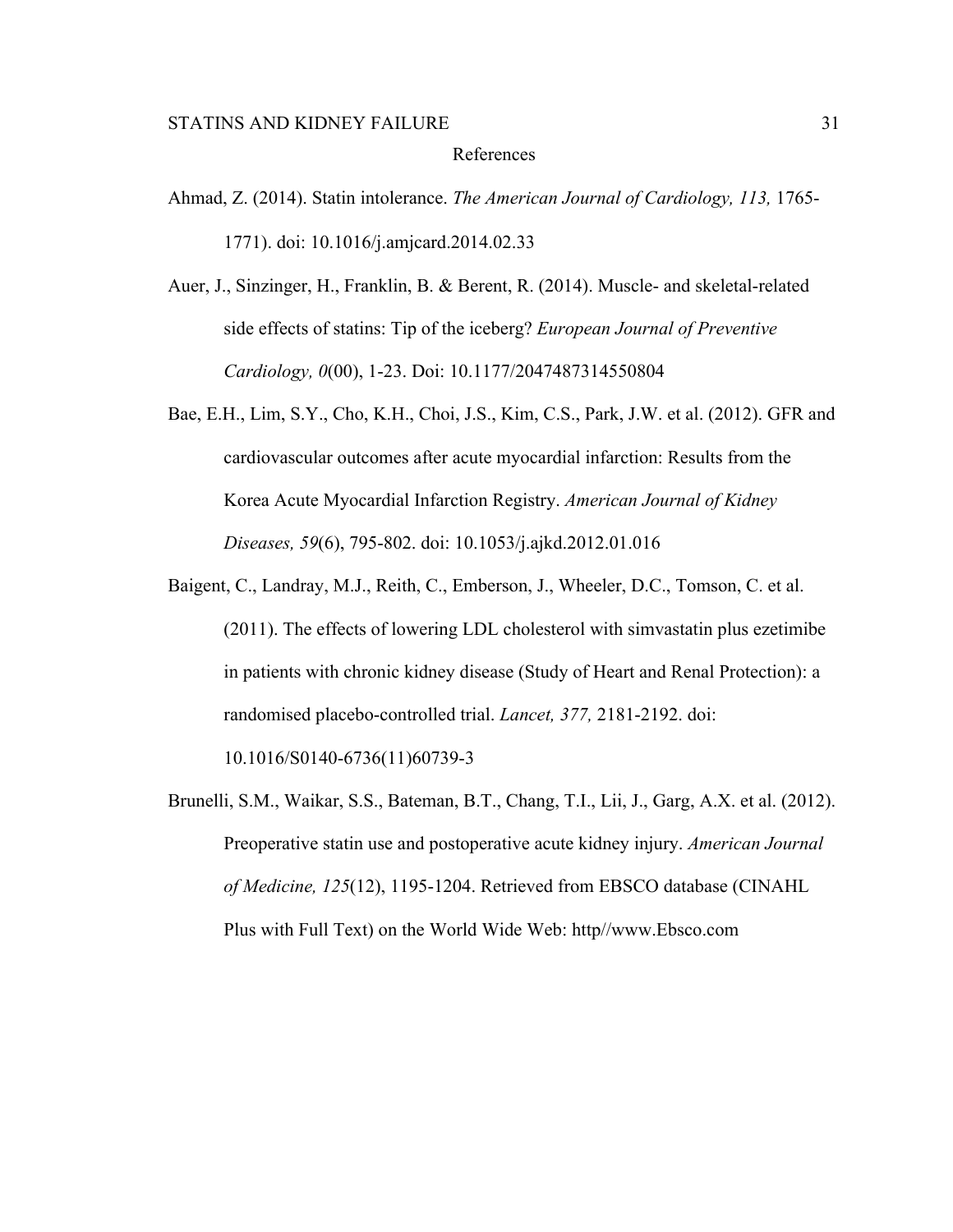- Catapano, A.L. (2012). Statin-induced myopathy: Pharmacokinetic differences among statins and the risk of rhabdomyolysis, with particular reference to pitavastatin [Abstract]. *Current Vascular Pharmacology, 10*(2)*,* 257-267. Retrieved from EBSCO database (CINAHL Plus with Full Text) on the World Wide Web: http//www.Ebsco.com
- Centers for Disease Control and Prevention. (2014a). Cholesterol fact sheet. Retrieved from http://www.cdc.gov/dhdsp/data\_statistics/fact\_sheets/fs\_cholesterol.htm
- Centers for Disease Control and Prevention. (2014b). Chronic kidney disease*.* Retrieved from http://www.cdc.gov/diabetes/programs/initiatives/kidney.html
- Elliott, M.K., McCaughan, J.A. & Fogarty, D.G. (2014). Do patients with chronic kidney disease get optimal cardiovascular risk reduction? *Current Opinion in Nephrology & Hypertension, 23*(3), 267-274. doi: 10.1097/01.mnh.0000444913.78536.b1
- Ganga, H.V., Slim, H.B. & Thompson, P.D. (2014). A systematic review of statininduced muscle problems in clinical trials. *American Heart Journal, 168*(1), 6-15. doi: 10.1016/j.ahj.2014.03.019
- Holme, I., Fayyad, R., Faergeman, O., Kastelein, J.J.P., Olsson, A.G., Tikkanen, M.J. et al. (2010). Cardiovascular outcomes and their relationships to lipoprotein components in patients with and without chronic kidney disease: Results from the IDEAL trial. *Journal of Internal Medicine, 267*(6), 567-575. doi: 10.1111/j.1365- 2796.2009.02176.x
- Jenkins, M. & Goldsmith, D. (2012). Statins and kidney disease: Is the study of heart and renal protection at the cutting edge of evidence? *Current Opinion in Cardiology, 27*(4), 429-440. doi: 10.1097/HCO.0b013e328353b988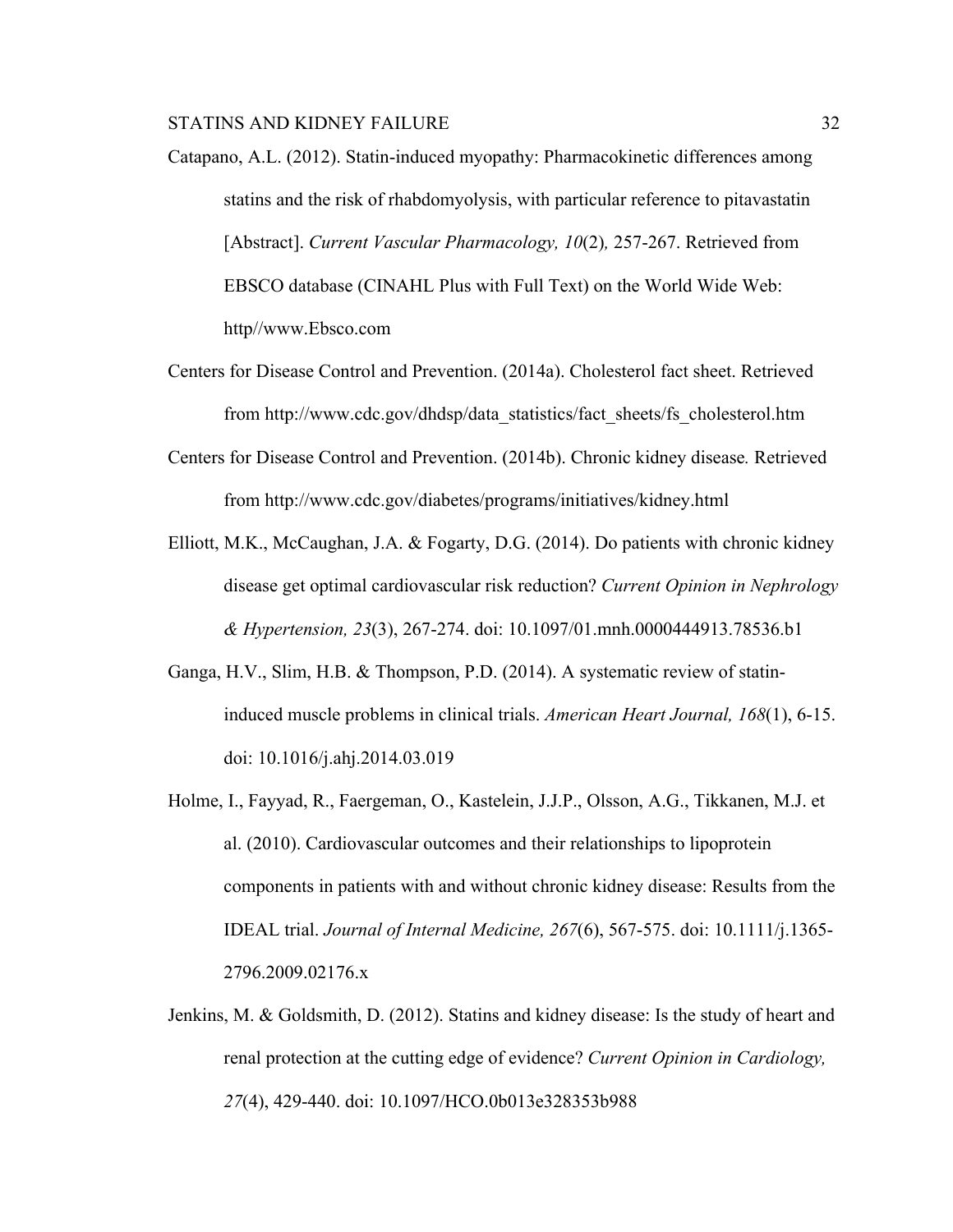Kostapanos, M.S., Milionis, H.J. & Elisaf, M.S. (2010). Rosuvastatin-associated adverse effects and drug-drug interactions in the clinical setting of dyslipidemia. *American Journal of Cardiovascular Drugs, 10,* 11-28. doi: http://dx.doi.org.ezproxy.liberty.edu:2048/10.2165/13168600-000000000-00000

Layton, J.B., Kshirsagar, A.V., Simpson, R.J., Pate, V., Funk, M.J., Sturmer, T. et al. (2013). Effect of statin use on acute kidney injury risk following coronary artery bypass grafting. *The American Journal of Cardiology, 111*(6), 823-828. doi: 10.1016/j.amjcard.2012.11.047

- Lee, C.W., Park, C.S., Hwang, I., Kim, Y., Park, D.W., Kang, S.J. et al. (2011). Expression of HMG-CoA Reductase in human coronary atherosclerotic plaques and relationship to plaque destabilisation. *Heart–British Medical Journal*, *97,*  715-720. doi: 10.1136/hrt.2009.190934
- Lim, S.Y., Bae, E.H., Choi, J.S., Kim, C.S., Park, J.W., Ma, S.K. et al. (2012). Effects on short- and long-term major adverse cardiac events of statin treatment in patients with acute myocardial infarction and renal dysfunction. *The American Journal of Cardiology, 109*(10), 1425-1430. doi: 10.1016/j.amjcard.2012.01.351
- Luk, A.O., Yang, X., Ma, R.C., Ng, V.W., Yu, L.W., Lau, W.W. et al. (2010). Association of statin use and development of renal dysfunction in type 2 diabetes– the Hong Kong Diabetes Registry. *Diabetes Research and Clinical Practice, 88*(3), 227-233. doi: 10.1016/j.diabres.2010.02.006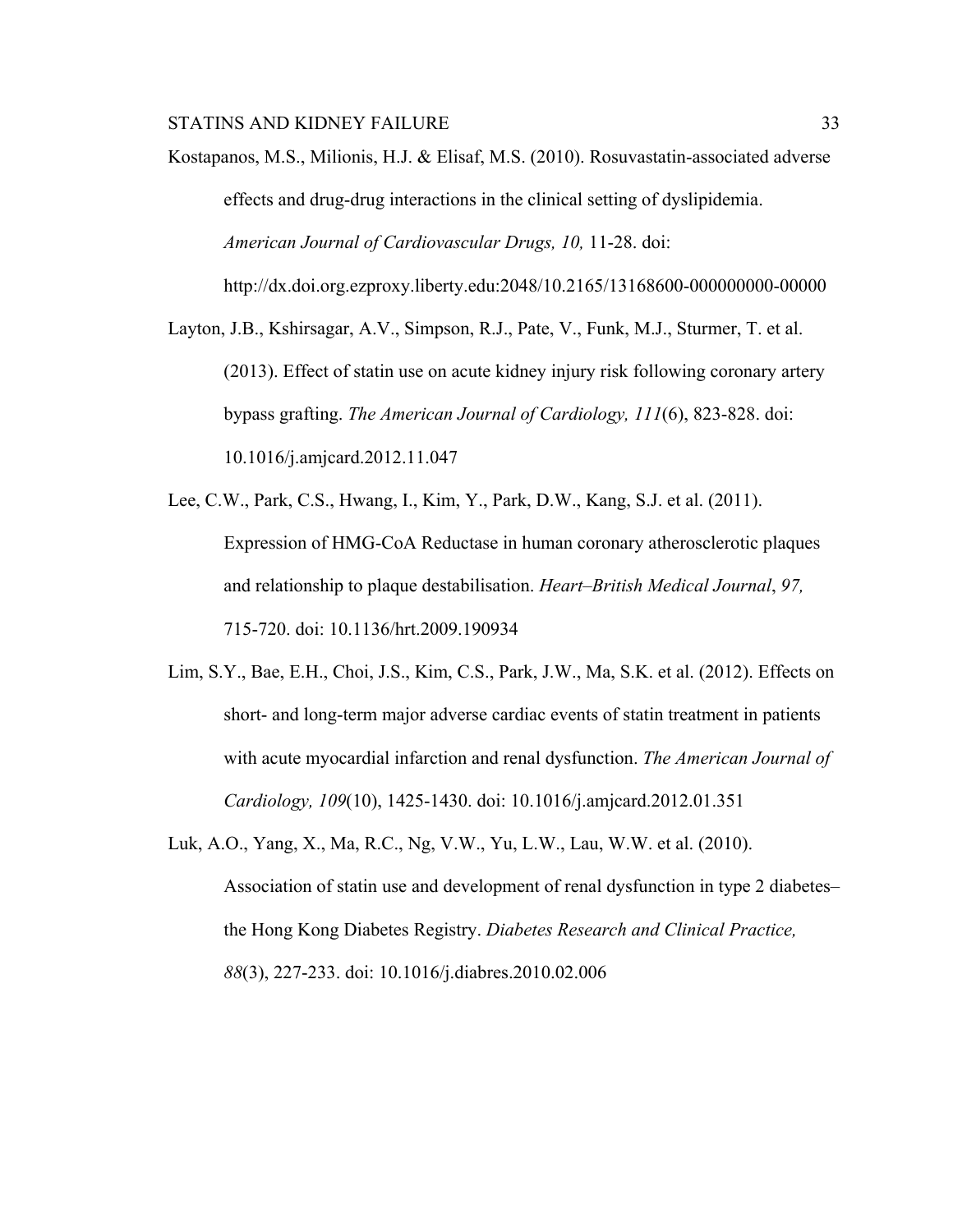Mani, P., Uno, K., St. John, J., Tuczu, E.M., Nissen, S.E. & Nicholls, S.J. (2014). Relation of high-density lipoprotein cholesterol: Apolipoprotein A-I ratio to progression of coronary atherosclerosis in statin-treated patients. *The American Journal of Cardiology, 114,* 681-685. Doi: 10.1016/j.amjcard.2014.06.001

Mendes, P., Robles, P.G. & Mathur, S. (2014). Statin-induced rhabdomyolysis: A comprehensive review of case reports. *Physiotherapy Canada, 66*(2), 124-132. Doi: 10.3138/ptc.2012-65

- Murugan, R., Weissfeld, L., Yende, S., Singbartl, K., Angus, D.C. & Kellum, J.A. (2012). Association of statin use with risk and outcome of acute kidney injury in community-acquired pneumonia. *Clinical Journal of the American Society of Nephrology, 7*(6), 895-905. Retrieved from EBSCO database (Medline with Full Text) on the World Wide Web: http//www.Ebsco.com
- Natsuaki, M., Furukawa, Y., Morimoto, T., Sakata, R., Kimura, T. et al. (2012). Renal function and effect of statin therapy on cardiovascular outcomes in patients undergoing coronary revascularization (from the CREDO-Kyoto PCI/CABG Registry Cohort-2). *The American Journal of Cardiology, 110*(11), 1568-1577. Retrieved from EBSCO database (Medline with Full Text) on the World Wide Web: http//www.Ebsco.com
- Nikolic, D., Nikfar, S., Salari, P., Rizzo, M., Ray, K.K., Pencina, M.J. et al. (2013). Effects of statins on lipid profile in chronic kidney disease patients: A metaanalysis of randomized controlled trials. *Current Medical Research & Opinion, 29*(5), 435-451. doi: http://dx.doi.org/10.1185/03007995.2013.779237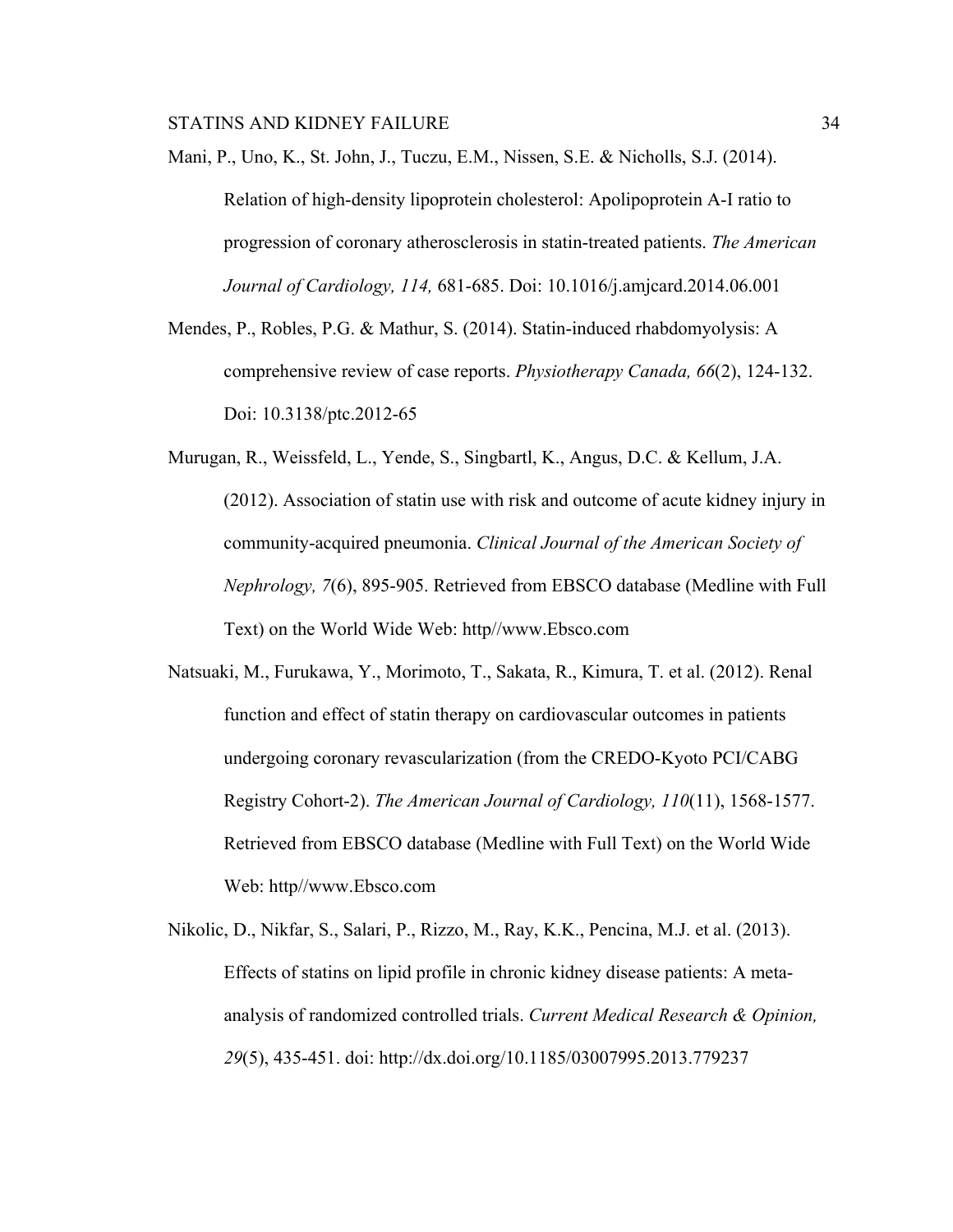- Olyaei, A., Greer, E., Santos, R.D. & Rueda, J. (2011). The efficacy and safety of the 3- Hydroxy-3-Methylglutaryl-CoA Reductase Inhibitors in chronic kidney disease, dialysis, and transplant patients. *Clinical Journal of the American Society of Nephrology, 6*(3), 664-678. Retrieved from EBSCO database (CINAHL Plus with Full Text) on the World Wide Web: http//www.Ebsco.com
- Olyaei, A., Steffl, J.L., MacLaughlan, J., Trabolsi, M., Quadri, S.P., Abbasi, I. et al. (2013). HMG-CoA Reductase Inhibitors in chronic kidney disease. *American Journal of Cardiovascular Drugs, 13*(6), 385-398. Retrieved from EBSCO database (CINAHL Plus with Full Text) on the World Wide Web: http//www.Ebsco.com
- Palmer, S.C., Craig, J.C., Navaneethan, S.D., Tonelli, M., Pellegrini, F. & Strippoli, G. (2012). Benefits and harms of statin therapy for persons with chronic kidney disease: A systematic review and meta-analysis. *Annals of Internal Medicine, 157*(4), 263-275. doi: 10.7326/0003-4819-157-4-201208210-00007
- Sai, K., Hanatani, T., Azuma, Y., Segawa, K., Tohkin, M., Omatsu, H. et al. (2013). Development of a detection algorithm for statin-induced myopathy using electronic medical records. *Journal of Clinical Pharmacy and Therapeutics, 38*, 230-235. Doi: 10.1111/jcpt.12063
- Sullivan, L.M. (2011). Study designs. In K. Birtcher & T. Chapman (Eds.), *Essentials of Biostatistics in Public Health, Volume One* (pp. 5-18). Boston, MA: Jones & Bartlett Learning
- Szummer, K., Lundman, P., Jacobson, S.H., Schon, S., Lindback, J., Stenestrand, U. et al. (2011). Association between statin treatment and outcome in relation to renal